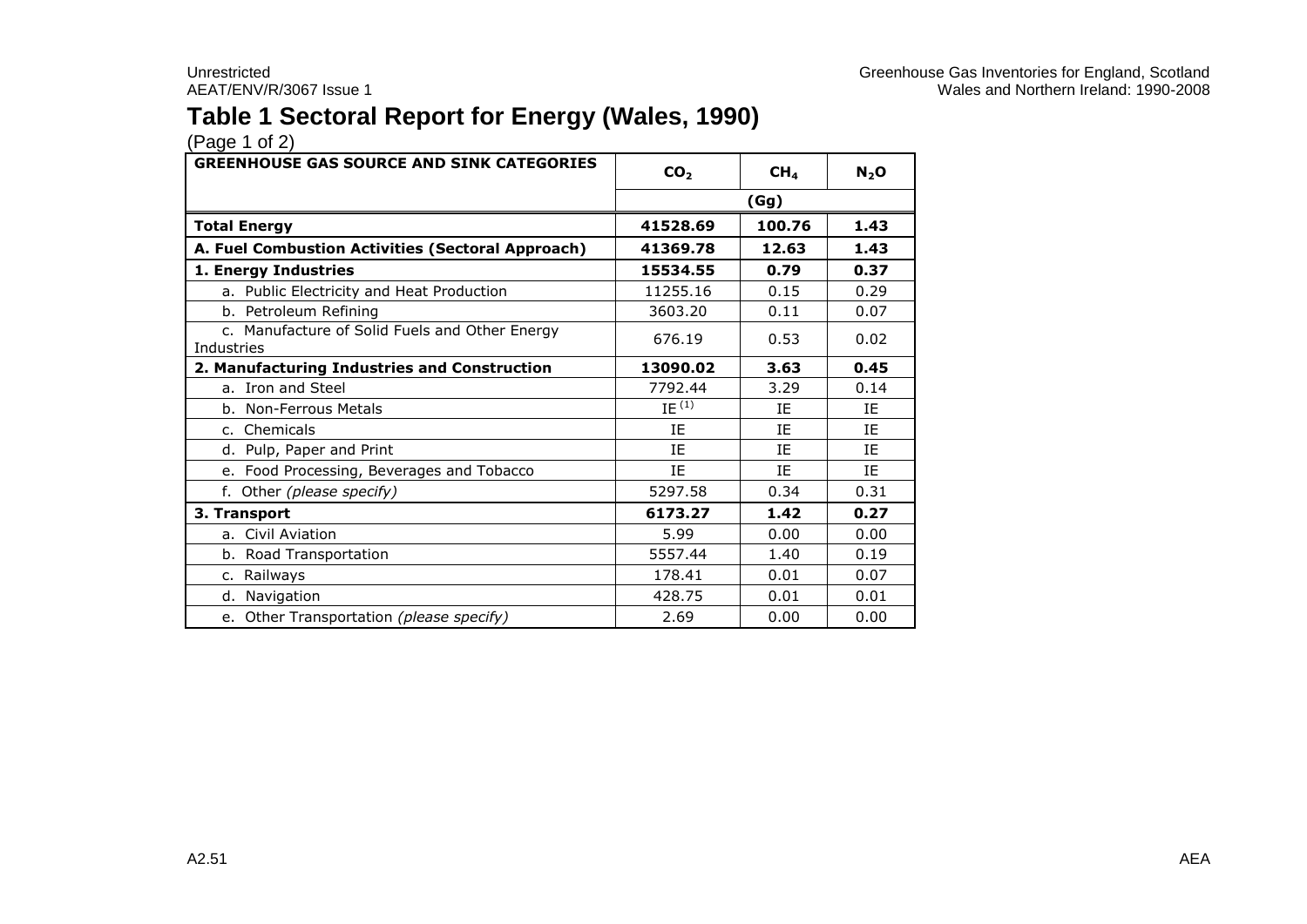### **Table 1 Sectoral Report for Energy (Wales, 1990)**

| <b>GREENHOUSE GAS SOURCE AND SINK</b><br><b>CATEGORIES</b> | CO <sub>2</sub><br>CH <sub>4</sub> |           | $N_2$ O   |  |  |
|------------------------------------------------------------|------------------------------------|-----------|-----------|--|--|
|                                                            | (Gg)                               |           |           |  |  |
| 4. Other Sectors                                           | 6349.32                            | 6.78      | 0.33      |  |  |
| a. Commercial/Institutional                                | 1326.98                            | 0.12      | 0.02      |  |  |
| b. Residential                                             | 4399.55                            | 6.62      | 0.08      |  |  |
| c. Agriculture/Forestry/Fisheries                          | 622.79                             | 0.04      | 0.23      |  |  |
| 5. Other (Military Aircraft and Naval Vessels)             | 222.63                             | 0.01      | 0.01      |  |  |
| <b>B. Fugitive Emissions from Fuels</b>                    | 158.91                             | 88.12     | 0.00      |  |  |
| 1. Solid Fuels                                             | 158.15                             | 72.03     | 0.00      |  |  |
| a. Coal Mining                                             | 0.00                               | 71.76     | 0.00      |  |  |
| b. Solid Fuel Transformation                               | 158.15                             | 0.27      | 0.00      |  |  |
| c. Other (please specify)                                  | NO <sup>(1)</sup>                  | <b>NO</b> | <b>NO</b> |  |  |
| 2. Oil and Natural Gas                                     | 0.75                               | 16.09     | 0.00      |  |  |
| a. Oil                                                     | 0.00                               | 0.00      | 0.00      |  |  |
| b. Natural Gas                                             | 0.75                               | 16.09     | 0.00      |  |  |
| c. Venting and Flaring                                     | 0.00                               | 0.00      | 0.00      |  |  |
| Flaring                                                    | 0.00                               | 0.00      | 0.00      |  |  |
| Venting                                                    | 0.00                               | 0.00      | 0.00      |  |  |
| Memo Items: (2)                                            |                                    |           |           |  |  |
| <b>International Bunkers</b>                               | $NA^{(1)}$                         | <b>NA</b> | <b>NA</b> |  |  |
| Aviation                                                   | <b>NA</b>                          | <b>NA</b> | <b>NA</b> |  |  |
| Marine                                                     | <b>NA</b>                          | <b>NA</b> | <b>NA</b> |  |  |
| CO <sub>2</sub> Emissions from Biomass                     | NE <sup>(1)</sup>                  |           |           |  |  |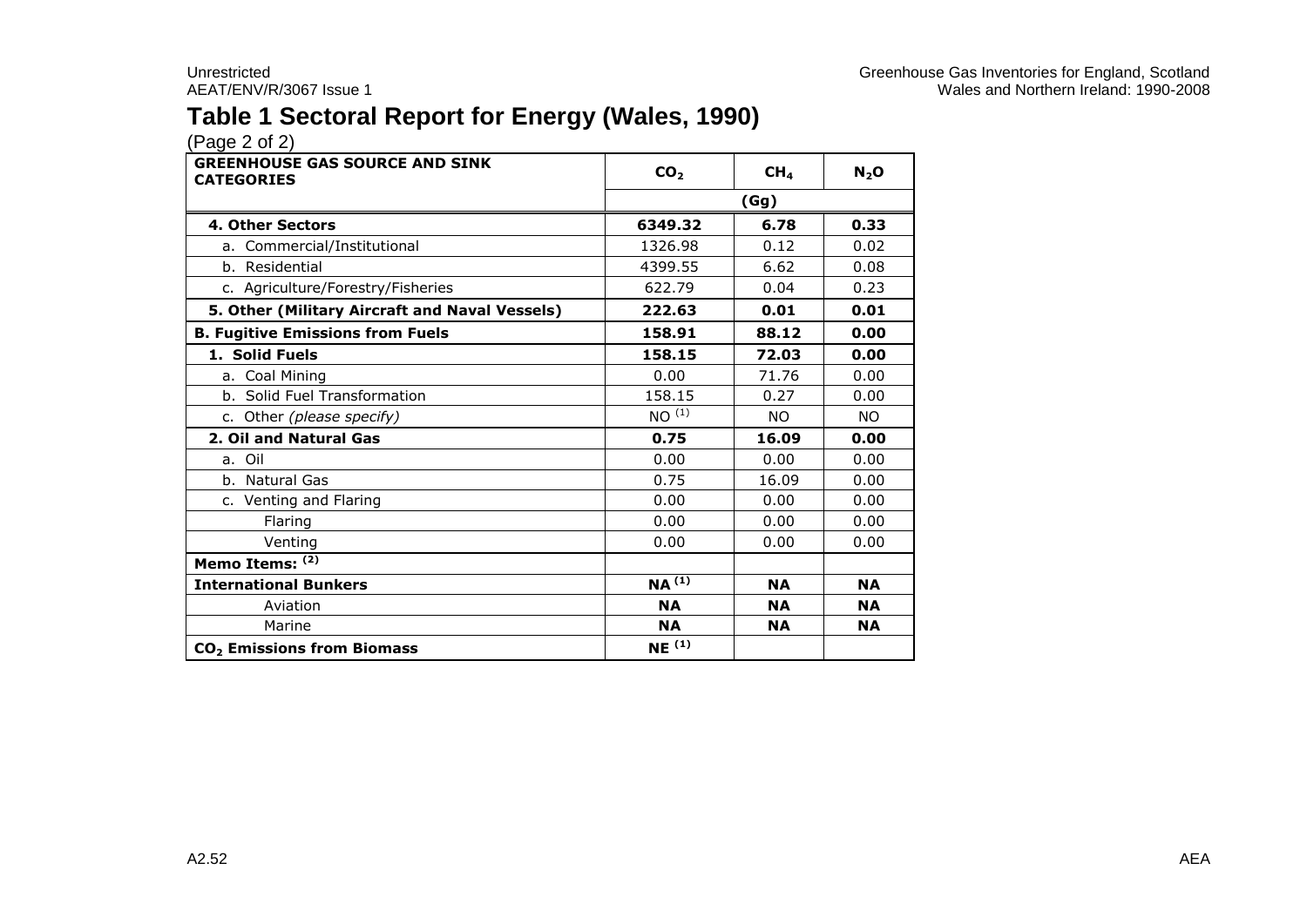### **Table 2(I) Sectoral Report for Industrial Processes (Wales, 1990)**

| <b>GREENHOUSE GAS SOURCE AND SINK</b><br><b>CATEGORIES</b> | CO <sub>2</sub> | CH <sub>4</sub> | N <sub>2</sub> O | HFCs $(3)$               | PFCs <sup>(3)</sup> | SF <sub>6</sub> |
|------------------------------------------------------------|-----------------|-----------------|------------------|--------------------------|---------------------|-----------------|
|                                                            |                 | (Gg)            |                  | <b>Gg CO2 Equivalent</b> |                     | Gg              |
| <b>Total Industrial Processes</b>                          | 1794.72         | 0.71            | 0.01             | 0.59                     | 312.83              | 0.00            |
| A. Mineral Products                                        | 928.93          | 0.00            | 0.00             | 0.00                     | 0.00                | 0.00            |
| 1. Cement Production                                       | 576.33          | <b>NO</b>       | <b>NO</b>        |                          |                     |                 |
| 2. Lime Production                                         | 0.00            | <b>NO</b>       | <b>NO</b>        |                          |                     |                 |
| 3. Limestone and Dolomite Use                              | 349.64          | <b>NO</b>       | <b>NO</b>        |                          |                     |                 |
| 4. Soda Ash Production and Use                             | 2.96            | <b>NO</b>       | <b>NO</b>        |                          |                     |                 |
| 5. Asphalt Roofing                                         | <b>NE</b>       | <b>NO</b>       | <b>NO</b>        |                          |                     |                 |
| 6. Road Paving with Asphalt                                | <b>NE</b>       | NO.             | <b>NO</b>        |                          |                     |                 |
| 7. Other (fletton bricks)                                  | 0.00            | 0.00            | NO.              |                          |                     |                 |
| <b>B. Chemical Industry</b>                                | 75.47           | 0.46            | 0.00             | 0.00                     | 0.00                | 0.00            |
| 1. Ammonia Production                                      | 0.00            | <b>NE</b>       | NO.              |                          |                     |                 |
| 2. Nitric Acid Production                                  | <b>NO</b>       | <b>NO</b>       | 0.00             |                          |                     |                 |
| 3. Adipic Acid Production                                  | <b>NO</b>       | NO.             | 0.00             |                          |                     |                 |
| 4. Carbide Production                                      | NO.             | NO.             | NO.              |                          |                     |                 |
| 5. Other (please specify)                                  | 75.47           | 0.46            | NO.              |                          |                     |                 |
| <b>C. Metal Production</b>                                 | 790.32          | 0.25            | 0.01             | 0.00                     | 305.73              | 0.00            |
| 1. Iron and Steel Production                               | 600.48          | 0.25            | 0.01             |                          |                     |                 |
| 2. Ferroalloys Production                                  | IE              | <b>NE</b>       | <b>NO</b>        |                          |                     |                 |
| 3. Aluminium Production                                    | 189.85          | <b>NO</b>       | <b>NO</b>        |                          | 305.73              |                 |
| 4. $SF6$ Used in Aluminium and Magnesium Foundries         | NO.             | NO.             | NO               | 0.00                     |                     | 0.00            |
| 5. Other (please specify)                                  | <b>NO</b>       | <b>NO</b>       | <b>NO</b>        |                          |                     |                 |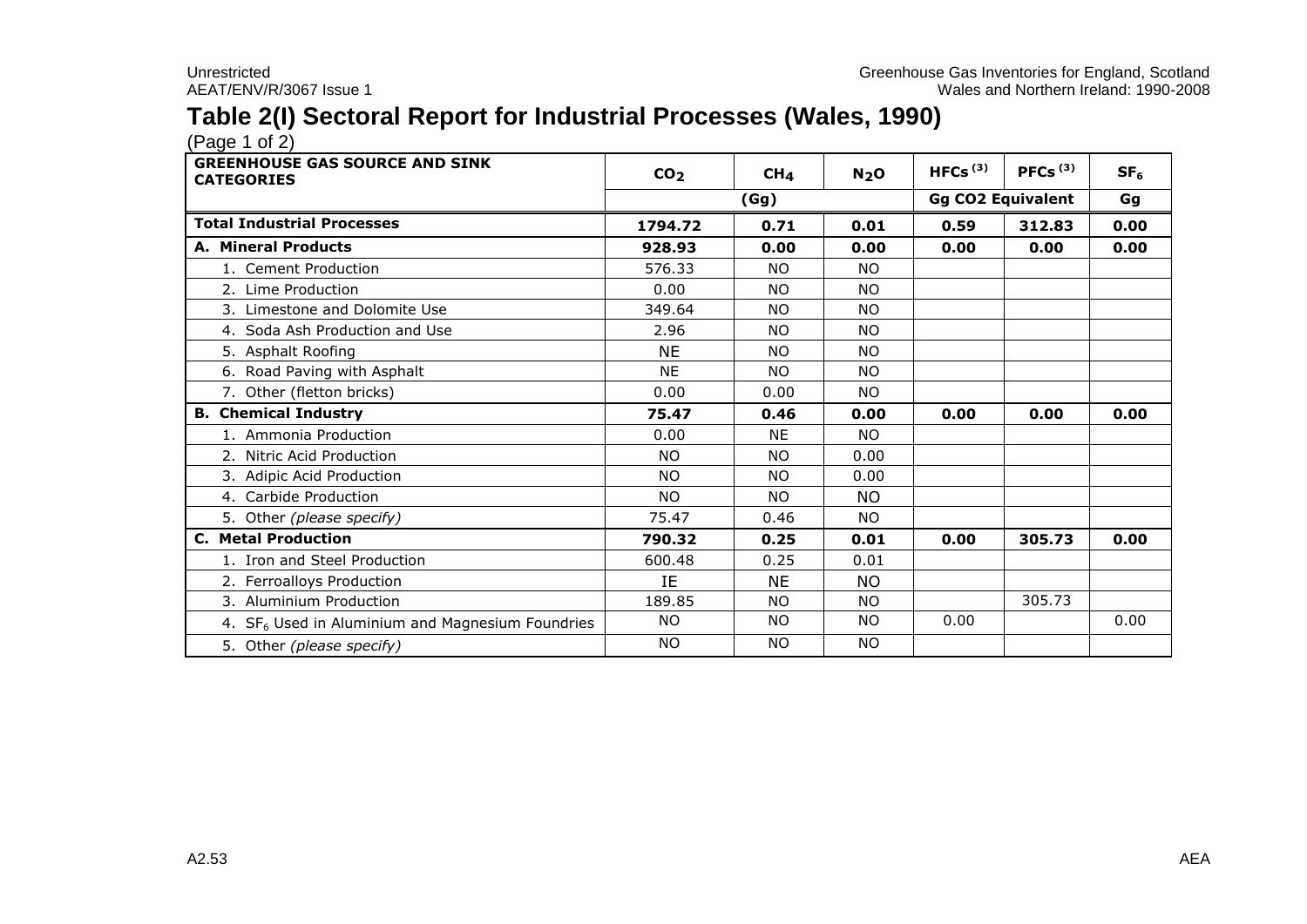### **Table 2(I) Sectoral Report for Industrial Processes (Wales, 1990)**

 $(Pa^2 \text{ or } 2)$ 

| <b>GREENHOUSE GAS SOURCE AND SINK</b><br><b>CATEGORIES</b> | CO <sub>2</sub> | CH <sub>4</sub> | N <sub>2</sub> O | <b>HFCs</b>                             | <b>PFCs</b> | SF <sub>6</sub> |
|------------------------------------------------------------|-----------------|-----------------|------------------|-----------------------------------------|-------------|-----------------|
|                                                            |                 | (Gg)            |                  | Gg CO <sub>2</sub><br><b>Equivalent</b> | Gg          |                 |
| <b>D. Other Production</b>                                 | 0.00            | 0.00            | 0.00             | 0.00                                    | 0.00        | 0.00            |
| 1. Pulp and Paper                                          | <b>NO</b>       | NO.             | NO.              | <b>NE</b>                               | <b>NE</b>   | <b>NE</b>       |
| 2. Food and Drink $(4)$                                    | IE              | <b>NO</b>       | <b>NO</b>        | <b>NE</b>                               | <b>NE</b>   | <b>NE</b>       |
| E. Production of Halocarbons and $SF6$                     | 0.00            | 0.00            | 0.00             | $\mathbf{o}$                            | 0.00        | 0.00            |
| 1. By-product Emissions                                    | NO.             | <b>NO</b>       | <b>NO</b>        | $\Omega$                                | NO.         | NO.             |
| 2. Fugitive Emissions                                      | NO.             | NO.             | <b>NO</b>        | IE                                      | 0.00        | NO.             |
| 3. Other (please specify)                                  | NO.             | NO.             | NO.              | <b>NA</b>                               | <b>NA</b>   | <b>NA</b>       |
| F. Consumption of Halocarbons and $SF6$                    | 0.00            | 0.00            | 0.00             | 0.59                                    | 7.10        | 0.00            |
| 1. Refrigeration and Air Conditioning Equipment            | NO.             | NO.             | NO.              | 0.00                                    | 0.00        | <b>NA</b>       |
| 2. Foam Blowing                                            | NO.             | NO.             | <b>NO</b>        | NO.                                     | NO.         | <b>NA</b>       |
| 3. Fire Extinguishers                                      | <b>NO</b>       | <b>NO</b>       | <b>NO</b>        | 0.00                                    | 0.00        | NO.             |
| 4. Aerosols/ Metered Dose Inhalers                         | NO.             | NO.             | <b>NO</b>        | 0.59                                    | NO.         | NO.             |
| 5. Solvents                                                | NO.             | <b>NO</b>       | <b>NO</b>        | 0.00                                    | 0.00        | <b>NO</b>       |
| Other applications using ODS substitutes<br>6.             | NO.             | NO.             | NO.              | <b>NA</b>                               | <b>NA</b>   | <b>NA</b>       |
| 7. Semiconductor Manufacture                               | NO.             | <b>NO</b>       | <b>NO</b>        | IE                                      | IE          | IE              |
| 8. Electrical Equipment                                    | NO.             | NO.             | NO.              | IE                                      | IE          | IE              |
| 9. Other (please specify)                                  |                 |                 |                  | 0.00                                    | 7.10        | 0.00            |
| G. Other (please specify)                                  | 0.00            | 0.00            | 0.00             | 0.00                                    | 0.00        | 0.00            |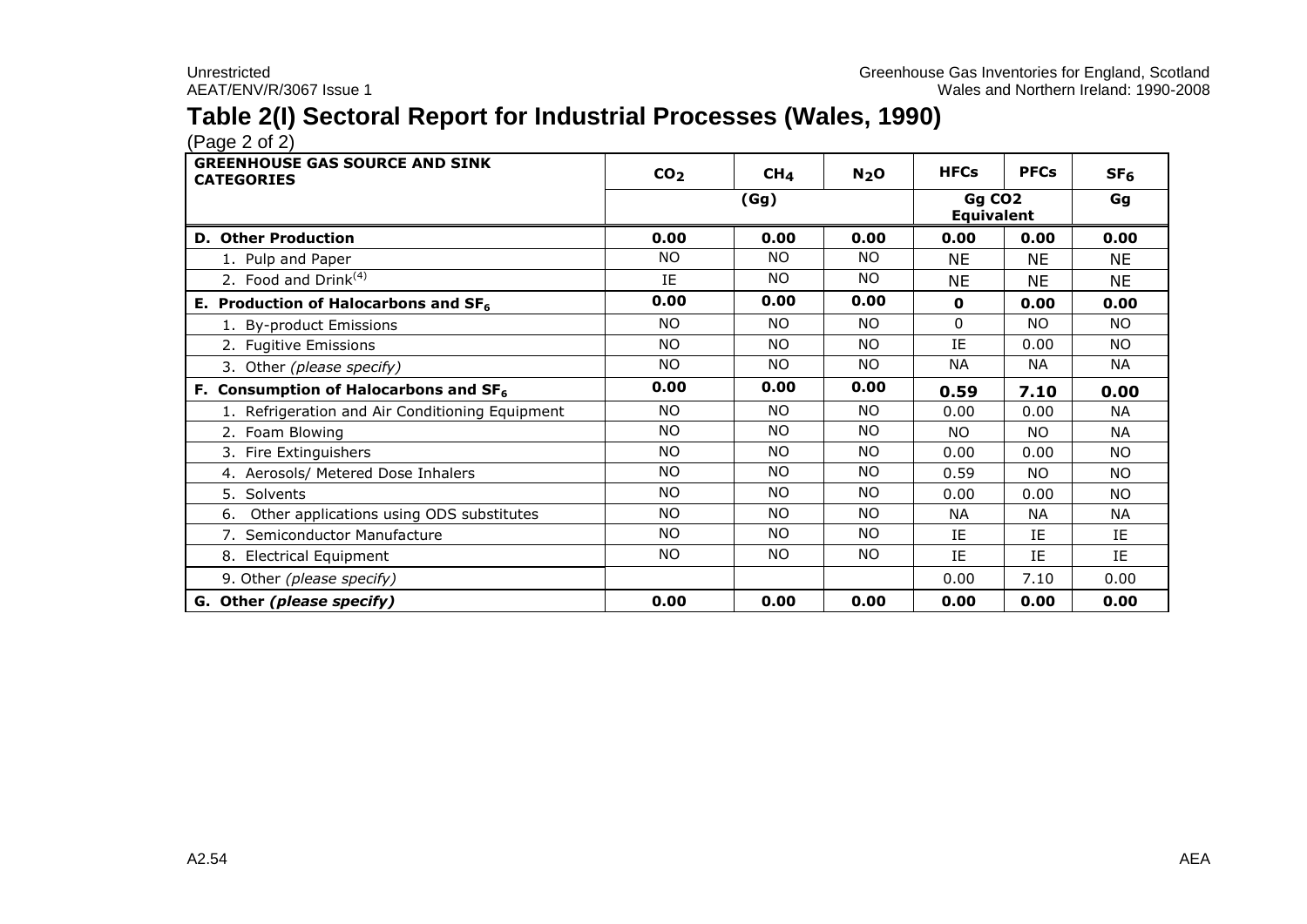### **Table 4 Sectoral Report for Agriculture (Wales, 1990)**

| <b>GREENHOUSE GAS SOURCE AND SINK</b><br><b>CATEGORIES</b> | CH <sub>4</sub> | N <sub>2</sub> O |
|------------------------------------------------------------|-----------------|------------------|
|                                                            | (Gg)            |                  |
| <b>Total Agriculture</b>                                   | 140.08          | 10.15            |
| <b>A. Enteric Fermentation</b>                             | 125.94          | 0.00             |
| Cattle<br>1.                                               | 73.24           | <b>NO</b>        |
| <b>Buffalo</b><br>2.                                       | <b>NO</b>       | <b>NO</b>        |
| 3.<br>Sheep                                                | 51.99           | <b>NO</b>        |
| Goats<br>4.                                                | 0.06            | <b>NO</b>        |
| 5.<br>Camels and Llamas                                    | <b>NO</b>       | <b>NO</b>        |
| Horses<br>6.                                               | 0.48            | <b>NO</b>        |
| 7.<br>Mules and Asses                                      | <b>NO</b>       | <b>NO</b>        |
| 8.<br>Swine                                                | 0.15            | <b>NO</b>        |
| 9.<br>Poultry                                              | <b>NO</b>       | <b>NO</b>        |
| 10. Other (Deer)                                           | 0.02            | <b>NO</b>        |
| <b>B. Manure Management</b>                                | 14.04           | 0.69             |
| Cattle<br>1.                                               | 11.48           | <b>NO</b>        |
| <b>Buffalo</b><br>2.                                       | <b>NO</b>       | 0.00             |
| 3.<br>Sheep                                                | 1.23            | 0.00             |
| Goats<br>4.                                                | 0.00            | 0.00             |
| 5.<br><b>Camels and Llamas</b>                             | <b>NO</b>       | <b>NO</b>        |
| 6.<br>Horses                                               | 0.04            | 0.00             |
| 7.<br><b>Mules and Asses</b>                               | <b>NO</b>       | <b>NO</b>        |
| 8.<br>Swine                                                | 0.71            | 0.00             |
| 9.<br>Poultry                                              | 0.57            | 0.00             |
| 10.<br>Other Livestock (Deer)                              | 0.00            | 0.00             |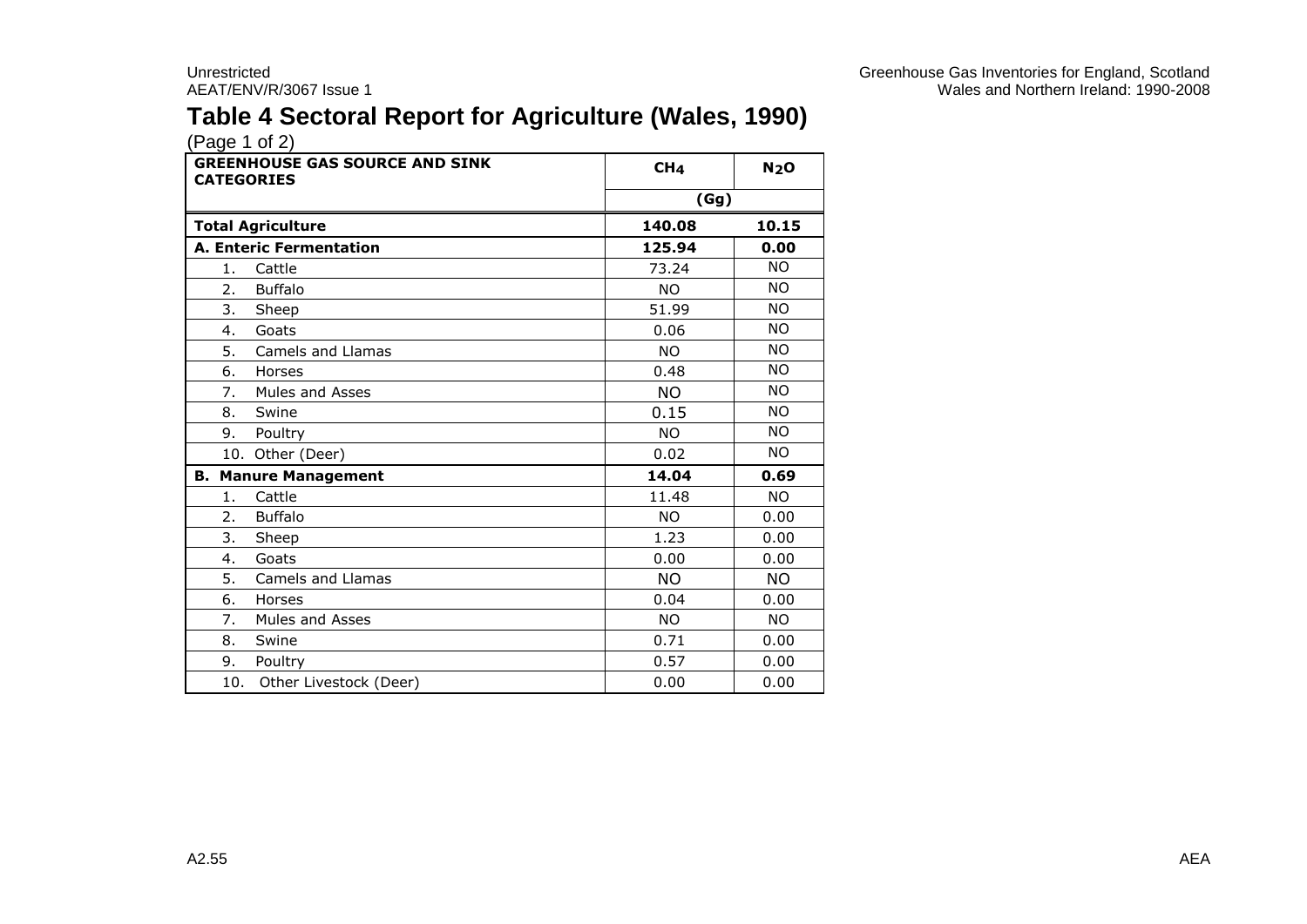### **Table 4 Sectoral Report for Agriculture (Wales, 1990)**

| <b>GREENHOUSE GAS SOURCE AND SINK</b><br><b>CATEGORIES</b> | CH <sub>4</sub> | N <sub>2</sub> O |
|------------------------------------------------------------|-----------------|------------------|
|                                                            | (Gg)            |                  |
| <b>B. Manure Management (continued)</b>                    |                 |                  |
| 11. Anaerobic Lagoons                                      | NO.             | NO.              |
| 12. Liquid Systems                                         | NO.             | 0.02             |
| 13. Solid Storage and Dry Lot                              | NO.             | 0.52             |
| 14. Other AWMS                                             | NO.             | 0.15             |
|                                                            |                 |                  |
| <b>C. Rice Cultivation</b>                                 | <b>NO</b>       | <b>NO</b>        |
| <b>D. Agricultural Soils</b>                               | <b>NE</b>       | 9.46             |
| <b>E. Prescribed Burning of Savannas</b>                   | <b>NO</b>       | <b>NO</b>        |
| F. Field Burning of Agricultural Residues                  | 0.09            | 0.00             |
| 1. Cereals                                                 | 0.09            | 0.00             |
| 2. Pulse                                                   | NO.             | NO.              |
| 3. Tuber and Root                                          | NO.             | NO.              |
| 4. Sugar Cane                                              | NO.             | NO.              |
| 5. Other (Linseed)                                         | 0.00            | 0.00             |
| G. Other                                                   | 0.00            | 0.00             |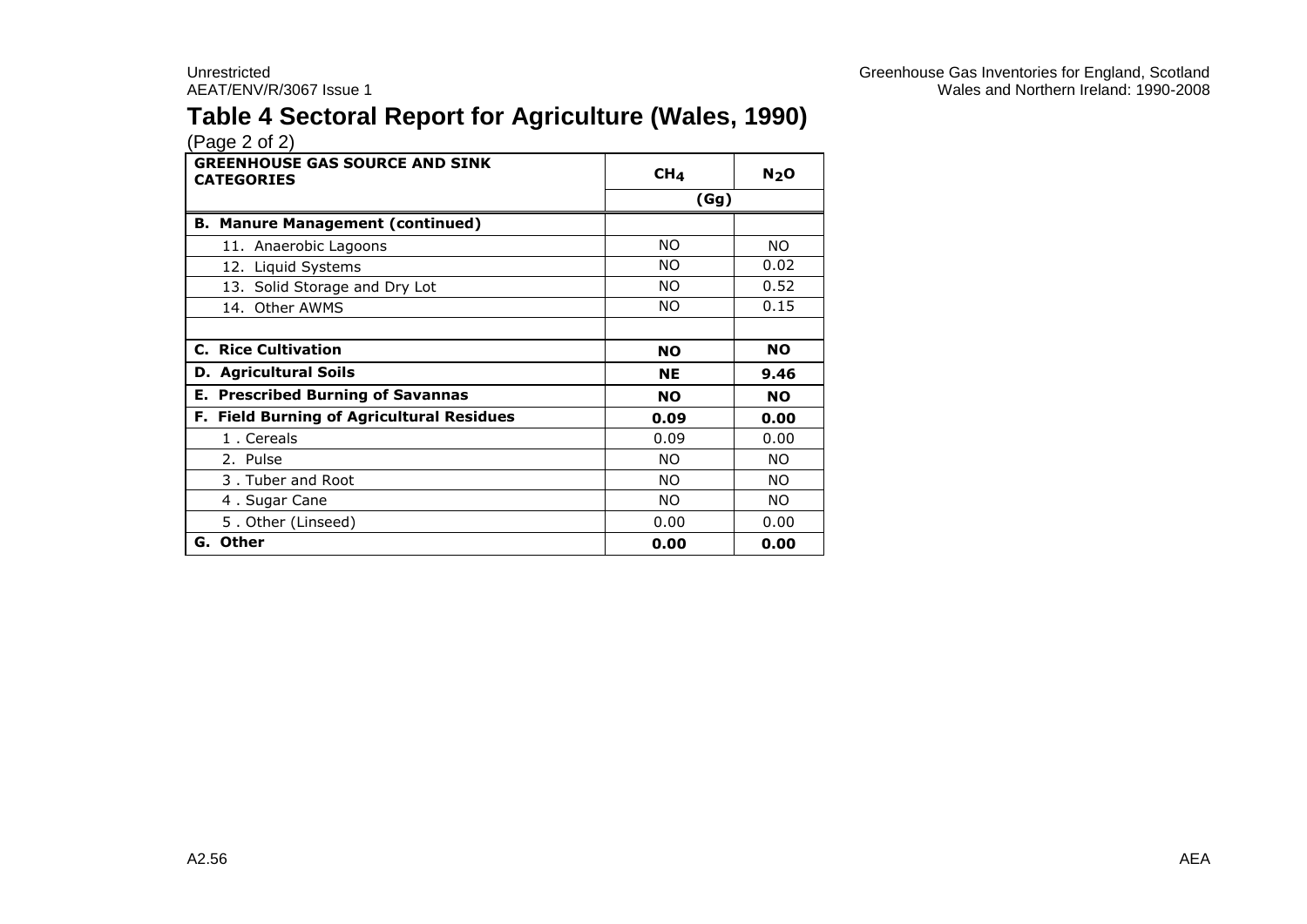### **Table 5 Sectoral Report for Land Use Change and Forestry (Wales, 1990)**

| <b>GREENHOUSE GAS SOURCE AND SINK</b><br><b>CATEGORIES</b> | CO <sub>2</sub> | CH <sub>4</sub> | N <sub>2</sub> O |  |  |  |  |
|------------------------------------------------------------|-----------------|-----------------|------------------|--|--|--|--|
|                                                            |                 | (Gg)            |                  |  |  |  |  |
| 5. Land-Use Change and Forestry                            | $-238.13$       | 0.00            |                  |  |  |  |  |
| A. Forest Land                                             | $-1174.21$      | 0.02            | 0.00             |  |  |  |  |
| B. Cropland                                                | 969.03          | 0.00            | 0.00             |  |  |  |  |
| C. Grassland                                               | $-398.06$       | 0.01            | 0.00             |  |  |  |  |
| D. Wetlands                                                |                 |                 |                  |  |  |  |  |
| E. Settlements                                             | 713.48          | 0.03            | 0.00             |  |  |  |  |
| F. Other land                                              |                 |                 |                  |  |  |  |  |
| G. Other activities                                        | $-348.36$       | 0.00            | 0.00             |  |  |  |  |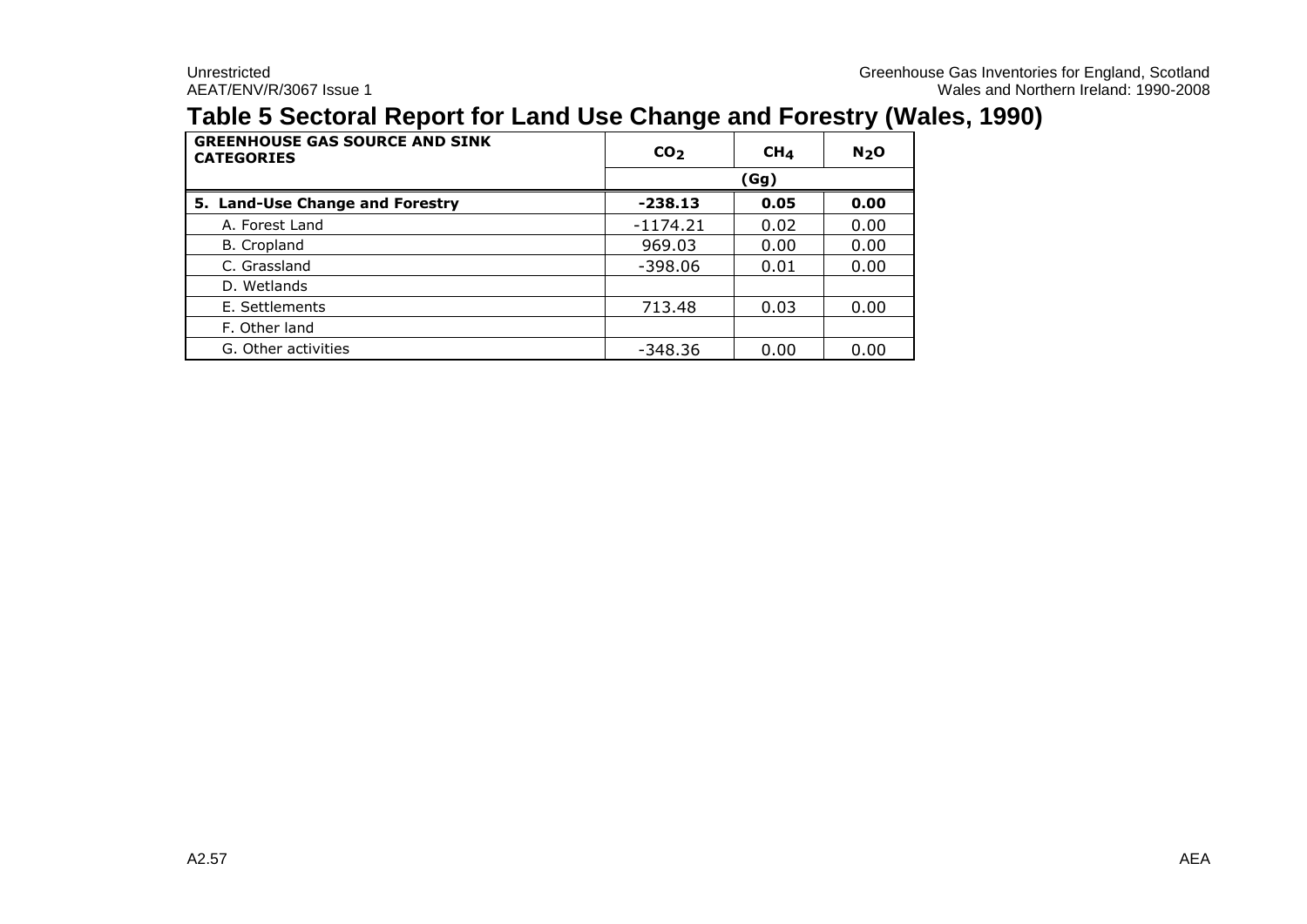### **Table 6 Sectoral Report for Waste (Wales, 1990)**

| <b>GREENHOUSE GAS SOURCE AND SINK</b><br><b>CATEGORIES</b> | CO <sub>2</sub><br>CH <sub>4</sub> |        | N <sub>2</sub> O |  |  |
|------------------------------------------------------------|------------------------------------|--------|------------------|--|--|
|                                                            |                                    | (Gg)   |                  |  |  |
| <b>Total Waste</b>                                         | 48.87<br>0.17<br>133.43            |        |                  |  |  |
| A. Solid Waste Disposal on Land                            | 0.00                               | 131.76 | 0.00             |  |  |
| 1. Managed Waste Disposal on Land                          | 0.00                               | 131.76 | 0.00             |  |  |
| 2. Unmanaged Waste Disposal Sites                          |                                    |        |                  |  |  |
| 3. Other (please specify)                                  |                                    |        |                  |  |  |
|                                                            |                                    |        |                  |  |  |
| <b>B. Wastewater Handling</b>                              | 0.00                               | 1.67   | 0.17             |  |  |
| 1. Industrial Wastewater                                   |                                    |        |                  |  |  |
| 2. Domestic and Commercial Wastewater                      | 0.00                               | 1.67   | 0.17             |  |  |
| 3. Other (please specify)                                  |                                    |        |                  |  |  |
|                                                            |                                    |        |                  |  |  |
| <b>C.</b> Waste Incineration                               | 48.87                              | 0.00   | 0.00             |  |  |
| D. Other (please specify)                                  |                                    |        |                  |  |  |
|                                                            |                                    |        |                  |  |  |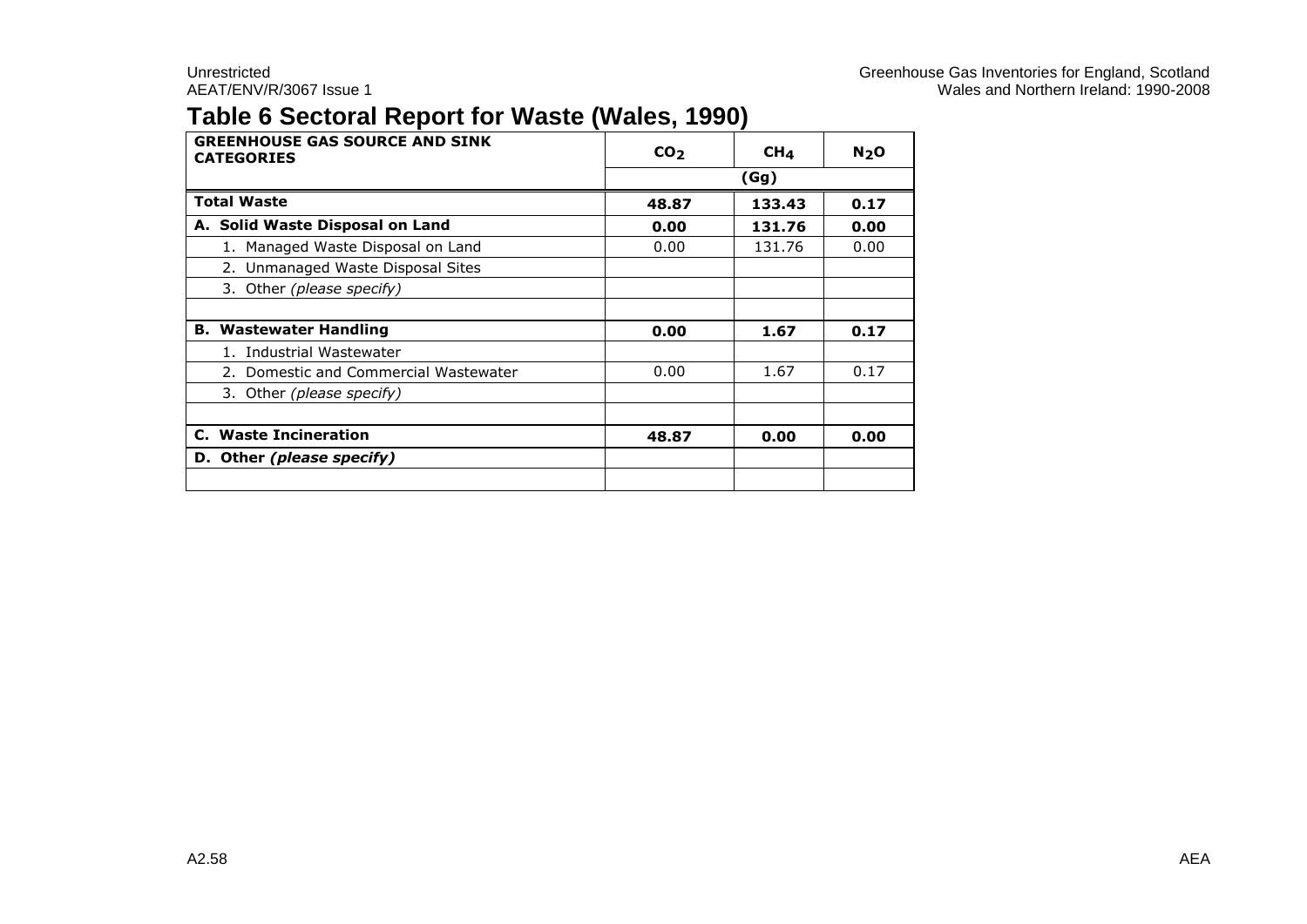## **Table 7A Summary Report for National Greenhouse Gas Inventories (Wales, 1990)**

| <b>GREENHOUSE GAS SOURCE AND SINK</b><br><b>CATEGORIES</b> | CO <sub>2</sub> | CH <sub>4</sub> | N <sub>2</sub> O | <b>HFCs</b>              | <b>PFCs</b> | SF <sub>6</sub> |
|------------------------------------------------------------|-----------------|-----------------|------------------|--------------------------|-------------|-----------------|
|                                                            |                 | (Gg)            |                  | $CO2$ equivalent<br>(Gg) | Gg          |                 |
| <b>Total National Emissions and Removals</b>               | 43,134.16       | 375.03          | 11.76            | 0.59                     | 312.83      | 0.00            |
| 1. Energy                                                  | 41,528.69       | 100.76          | 1.43             | 0.00                     | 0.00        | 0.00            |
| A. Fuel Combustion                                         | 41,369.78       | 12.63           | 1.43             | 0.00                     | 0.00        | 0.00            |
| 1. Energy Industries                                       | 15,534.55       | 0.79            | 0.37             | 0.00                     | 0.00        | 0.00            |
| 2. Manufacturing Industries and Construction               | 13,090.02       | 3.63            | 0.45             | 0.00                     | 0.00        | 0.00            |
| 3. Transport                                               | 6,173.27        | 1.42            | 0.27             | 0.00                     | 0.00        | 0.00            |
| 4. Other Sectors                                           | 6,349.32        | 6.78            | 0.33             | 0.00                     | 0.00        | 0.00            |
| 5. Other                                                   | 222.63          | 0.01            | 0.01             | 0.00                     | 0.00        | 0.00            |
| B. Fugitive Emissions from Fuels                           | 158.91          | 88.12           | 0.00             | 0.00                     | 0.00        | 0.00            |
| 1. Solid Fuels                                             | 158.15          | 72.03           | 0.00             | 0.00                     | 0.00        | 0.00            |
| 2. Oil and Natural Gas                                     | 0.75            | 16.09           | 0.00             | 0.00                     | 0.00        | 0.00            |
| 2. Industrial Processes                                    | 1,794.72        | 0.71            | 0.01             | 0.59                     | 312.83      | 0.00            |
| A. Mineral Products                                        | 928.93          | 0.00            | 0.00             | 0.00                     | 0.00        | 0.00            |
| B. Chemical Industry                                       | 75.47           | 0.46            | 0.00             | 0.00                     | 0.00        | 0.00            |
| C. Metal Production                                        | 790.32          | 0.25            | 0.01             | 0.00                     | 305.73      | 0.00            |
| D. Other Production <sup>(4)</sup>                         | 0.00            | 0.00            | 0.00             | 0.00                     | 0.00        | 0.00            |
| E. Production of Halocarbons and $SF6$                     | 0.00            | 0.00            | 0.00             | 0.00                     | 0.00        | 0.00            |
| F. Consumption of Halocarbons and $SF6$                    | 0.00            | 0.00            | 0.00             | 0.59                     | 7.10        | 0.00            |
| G. Other                                                   | 0.00            | 0.00            | 0.00             | 0.00                     | 0.00        | 0.00            |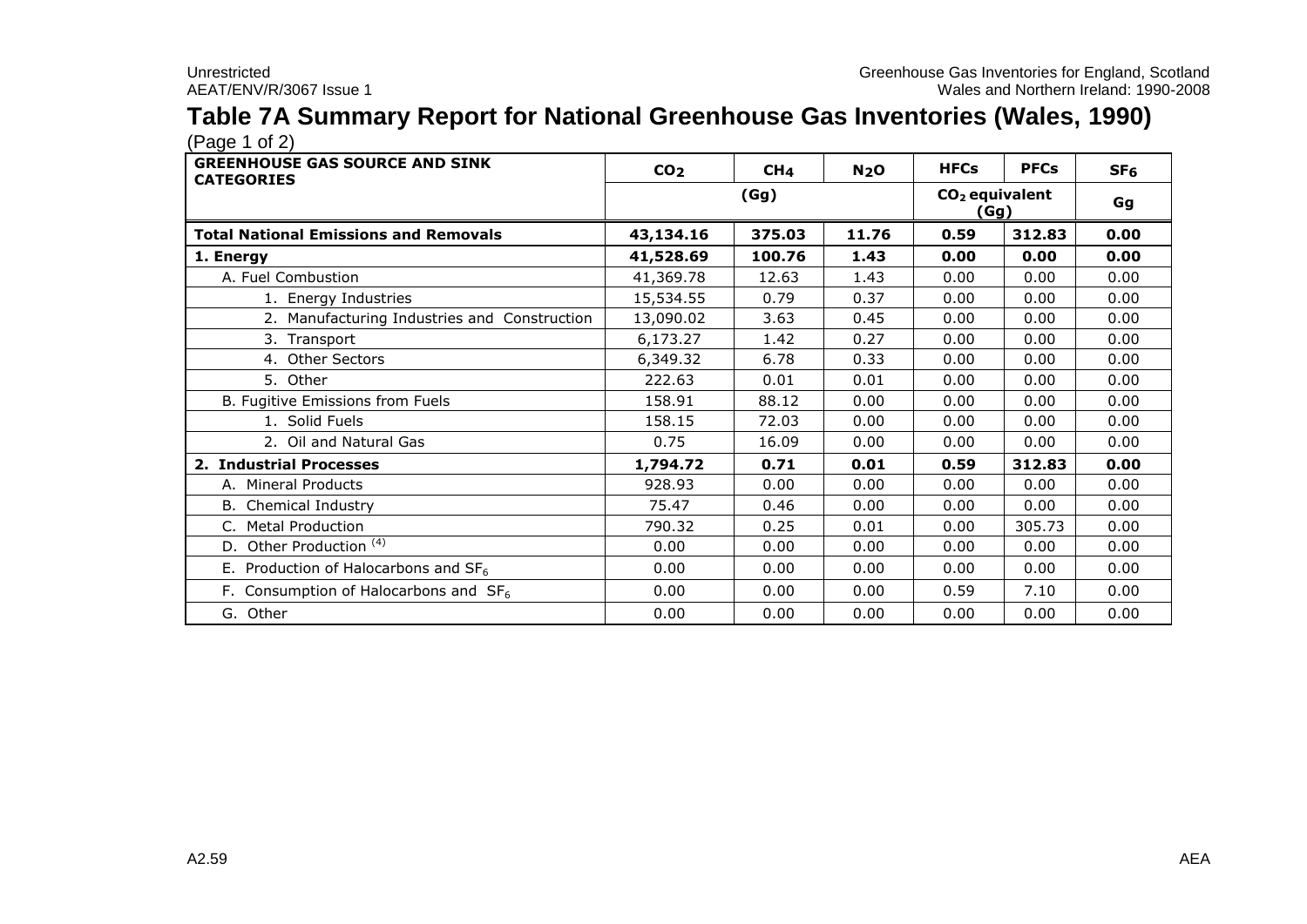## **Table 7A Summary Report for National Greenhouse Gas Inventories (Wales, 1990)**

| <b>GREENHOUSE GAS SOURCE AND SINK</b><br><b>CATEGORIES</b> | CO <sub>2</sub> | CH <sub>4</sub> | N <sub>2</sub> O                   | <b>HFCs</b> | <b>PFCs</b> | SF <sub>6</sub> |
|------------------------------------------------------------|-----------------|-----------------|------------------------------------|-------------|-------------|-----------------|
|                                                            |                 | (Gg)            | CO <sub>2</sub> equivalent<br>(Gg) |             |             | (Gg)            |
| 3. Solvent and Other Product Use                           | 0.00            | 0.00            | 0.00                               | 0.00        | 0.00        | 0.00            |
| 4. Agriculture                                             | 0.00            | 140.08          | 10.15                              | 0.00        | 0.00        | 0.00            |
| A. Enteric Fermentation                                    |                 | 125.94          | 0.00                               | 0.00        | 0.00        | 0.00            |
| B. Manure Management                                       |                 | 14.04           | 0.69                               | 0.00        | 0.00        | 0.00            |
| C. Rice Cultivation                                        |                 | <b>NO</b>       | <b>NO</b>                          | 0.00        | 0.00        | 0.00            |
| D. Agricultural Soils                                      |                 | <b>NE</b>       | 9.46                               | 0.00        | 0.00        | 0.00            |
| E. Prescribed Burning of Savannas                          |                 | <b>NO</b>       | <b>NO</b>                          | 0.00        | 0.00        | 0.00            |
| F. Field Burning of Agricultural Residues                  |                 | 0.09            | 0.00                               | 0.00        | 0.00        | 0.00            |
| G. Other                                                   |                 | 0.00            | 0.00                               | 0.00        | 0.00        | 0.00            |
| 5. Land-Use Change and Forestry                            | $-238.13$       | 0.05            | 0.00                               | 0.00        | 0.00        | 0.00            |
| A. Forest Land                                             | $-1,174.21$     | 0.02            | 0.00                               |             |             |                 |
| <b>B.</b> Cropland                                         | 969.03          | 0.00            | 0.00                               |             |             |                 |
| C. Grassland                                               | $-398.06$       | 0.01            | 0.00                               |             |             |                 |
| D. Wetlands                                                | 0.00            | 0.00            | 0.00                               |             |             |                 |
| E. Settlements                                             | 713.48          | 0.03            | 0.00                               |             |             |                 |
| F. Other land                                              | 0.00            | 0.00            | 0.00                               |             |             |                 |
| G. Other activities                                        | $-348.36$       | 0.00            | 0.00                               |             |             |                 |
| 6. Waste                                                   | 48.87           | 133.43          | 0.17                               | 0.00        | 0.00        | 0.00            |
| A. Solid Waste Disposal on Land                            | 0.00            | 131.76          | 0.00                               | 0.00        | 0.00        | 0.00            |
| B. Wastewater Handling                                     | 0.00            | 1.67            | 0.17                               | 0.00        | 0.00        | 0.00            |
| C. Waste Incineration                                      | 48.87           | 0.00            | 0.00                               | 0.00        | 0.00        | 0.00            |
| D. Other                                                   | 0.00            | 0.00            | 0.00                               | 0.00        | 0.00        | 0.00            |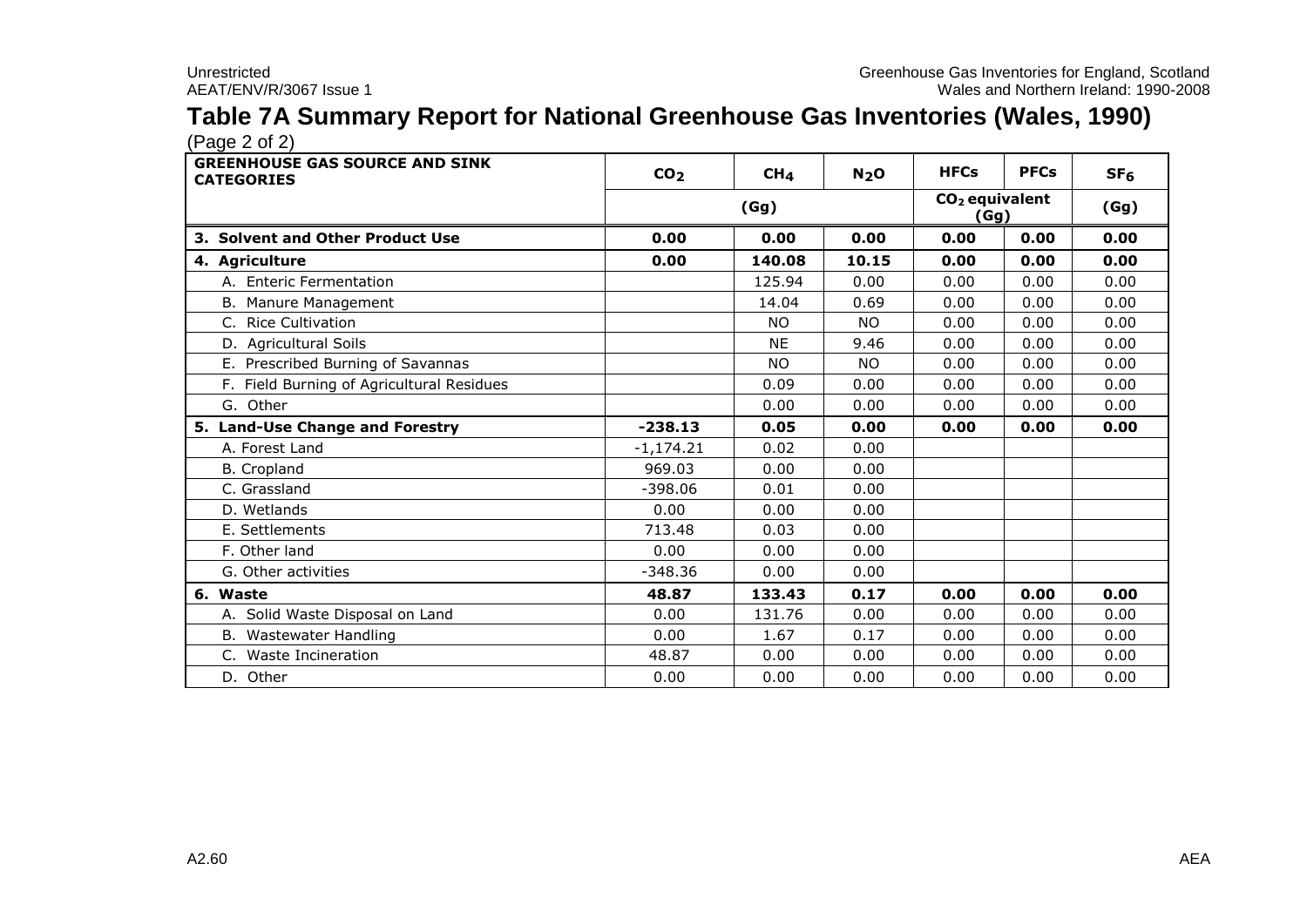## **Table 7A Summary Report for National Greenhouse Gas Inventories (Wales, 1995)**

| <b>GREENHOUSE GAS SOURCE AND SINK CATEGORIES</b> | CO <sub>2</sub> | CH <sub>4</sub> | N <sub>2</sub> O | <b>HFCs</b> | <b>PFCs</b>                     | SF <sub>6</sub> |  |
|--------------------------------------------------|-----------------|-----------------|------------------|-------------|---------------------------------|-----------------|--|
|                                                  |                 | (Gg)            |                  |             | CO <sub>2</sub> equivalent (Gg) |                 |  |
| <b>Total National Emissions and Removals</b>     | 40,597.42       | 323.34          | 11.51            | 66.4        | 146.93                          | 0.00            |  |
| 1. Energy                                        | 38,861.03       | 63.04           | 1.34             | 0.00        | 0.00                            | 0.00            |  |
| A. Fuel Combustion                               | 38,820.13       | 10.06           | 1.34             | 0.00        | 0.00                            | 0.00            |  |
| 1. Energy Industries                             | 11,724.88       | 0.72            | 0.25             | 0.00        |                                 |                 |  |
| 2. Manufacturing Industries and Construction     | 14,432.00       | 4.57            | 0.43             | 0.00        |                                 |                 |  |
| 3. Transport                                     | 6,103.77        | 1.12            | 0.35             | 0.00        |                                 |                 |  |
| 4. Other Sectors                                 | 6,397.61        | 3.64            | 0.30             | 0.00        |                                 |                 |  |
| 5. Other                                         | 161.87          | 0.00            | 0.00             | 0.00        |                                 |                 |  |
| B. Fugitive Emissions from Fuels                 | 40.89           | 52.98           | 0.00             | 0.00        | 0.00                            | 0.00            |  |
| 1. Solid Fuels                                   | 40.19           | 37.93           | 0.00             | 0.00        |                                 |                 |  |
| 2. Oil and Natural Gas                           | 0.71            | 15.05           | 0.00             | 0.00        |                                 |                 |  |
| 2. Industrial Processes                          | 1,883.85        | 0.74            | 0.01             | 66          | 146.93                          | 0.00            |  |
| A. Mineral Products                              | 922.55          | 0.00            | 0.00             |             |                                 |                 |  |
| <b>B.</b> Chemical Industry                      | 82.56           | 0.44            | 0.00             |             |                                 |                 |  |
| <b>Metal Production</b>                          | 878.74          | 0.29            | 0.01             | 0.00        | 143.33                          | 0.00            |  |
| D. Other Production <sup>(4)</sup>               |                 |                 |                  |             |                                 |                 |  |
| E. Production of Halocarbons and $SF6$           | 0.00            | 0.00            | 0.00             | 0           | 0.00                            |                 |  |
| F. Consumption of Halocarbons and $SF6$          | 0.00            | 0.00            | 0.00             | 66          | 3.60                            | 0.00            |  |
| G. Other                                         |                 |                 |                  |             |                                 |                 |  |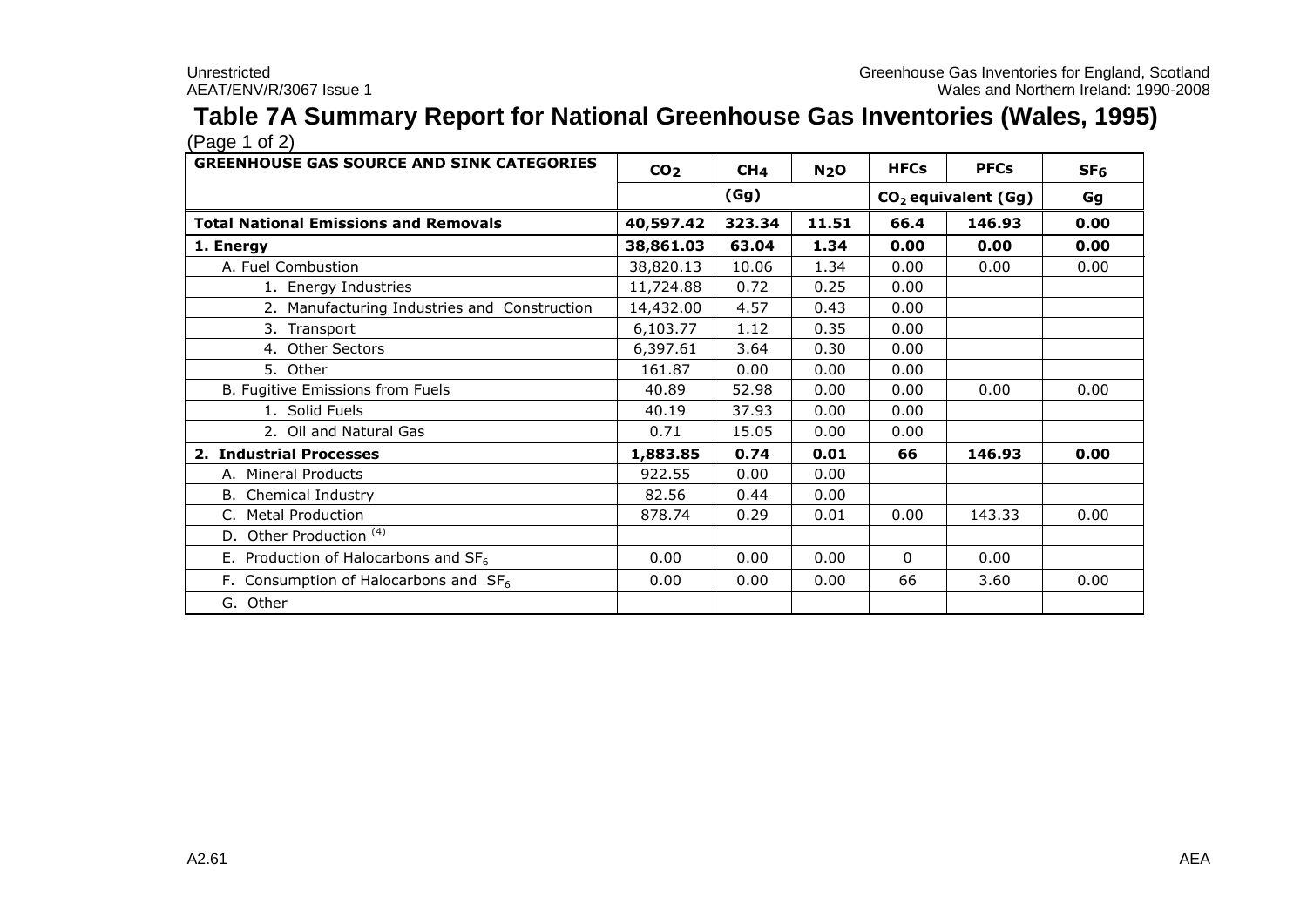#### **Table 7A Summary Report for National Greenhouse Gas Inventories (Wales, 1995)** (Page 2 of 2)

| <b>GREENHOUSE GAS SOURCE AND SINK CATEGORIES</b> | CO <sub>2</sub> | CH <sub>4</sub> | N <sub>2</sub> O | <b>HFCs</b> | <b>PFCs</b>                     | SF <sub>6</sub> |
|--------------------------------------------------|-----------------|-----------------|------------------|-------------|---------------------------------|-----------------|
|                                                  |                 | (Gg)            |                  |             | CO <sub>2</sub> equivalent (Gg) | (Gg)            |
| 3. Solvent and Other Product Use                 | 0.00            | 0.00            | 0.00             | 0.00        | 0.00                            | 0.00            |
| 4. Agriculture                                   | 0.00            | 140.69          | 9.99             | 0.00        | 0.00                            | 0.00            |
| A. Enteric Fermentation                          |                 | 127.09          | 0.00             |             |                                 |                 |
| B. Manure Management                             |                 | 13.60           | 0.64             |             |                                 |                 |
| C. Rice Cultivation                              |                 | <b>NO</b>       | NO.              |             |                                 |                 |
| D. Agricultural Soils                            |                 | 0.00            | 9.35             |             |                                 |                 |
| E. Prescribed Burning of Savannas                |                 | NO.             | NO.              |             |                                 |                 |
| F. Field Burning of Agricultural Residues        |                 | 0.00            | 0.00             |             |                                 |                 |
| G. Other                                         |                 | 0.00            | 0.00             |             |                                 |                 |
| 5. Land-Use Change and Forestry                  | $-193$          | 0.14            | 0.00             | 0.00        | 0.00                            | 0.00            |
| A. Forest Land                                   | $-1,402$        | 0.11            | 0.00             |             |                                 |                 |
| <b>B.</b> Cropland                               | 1,000           | 0.00            | 0.00             |             |                                 |                 |
| C. Grassland                                     | $-442$          | 0.01            | 0.00             |             |                                 |                 |
| D. Wetlands                                      | 0.00            | 0.00            | 0.00             |             |                                 |                 |
| E. Settlements                                   | 701             | 0.02            | 0.00             |             |                                 |                 |
| F. Other land                                    | 0.00            | 0.00            | 0.00             |             |                                 |                 |
| G. Other activities                              | $-50.06$        | 0.00            | 0.00             |             |                                 |                 |
| 6. Waste                                         | 45.3            | 118.7           | 0.17             | 0.00        | 0.00                            | 0.00            |
| A. Solid Waste Disposal on Land                  | 0.00            | 117.02          | 0.00             |             |                                 |                 |
| B. Wastewater Handling                           | 0.00            | 1.71            | 0.17             |             |                                 |                 |
| C. Waste Incineration                            | 45.33           | 0.01            | 0.00             |             |                                 |                 |
| D. Other                                         |                 |                 |                  |             |                                 |                 |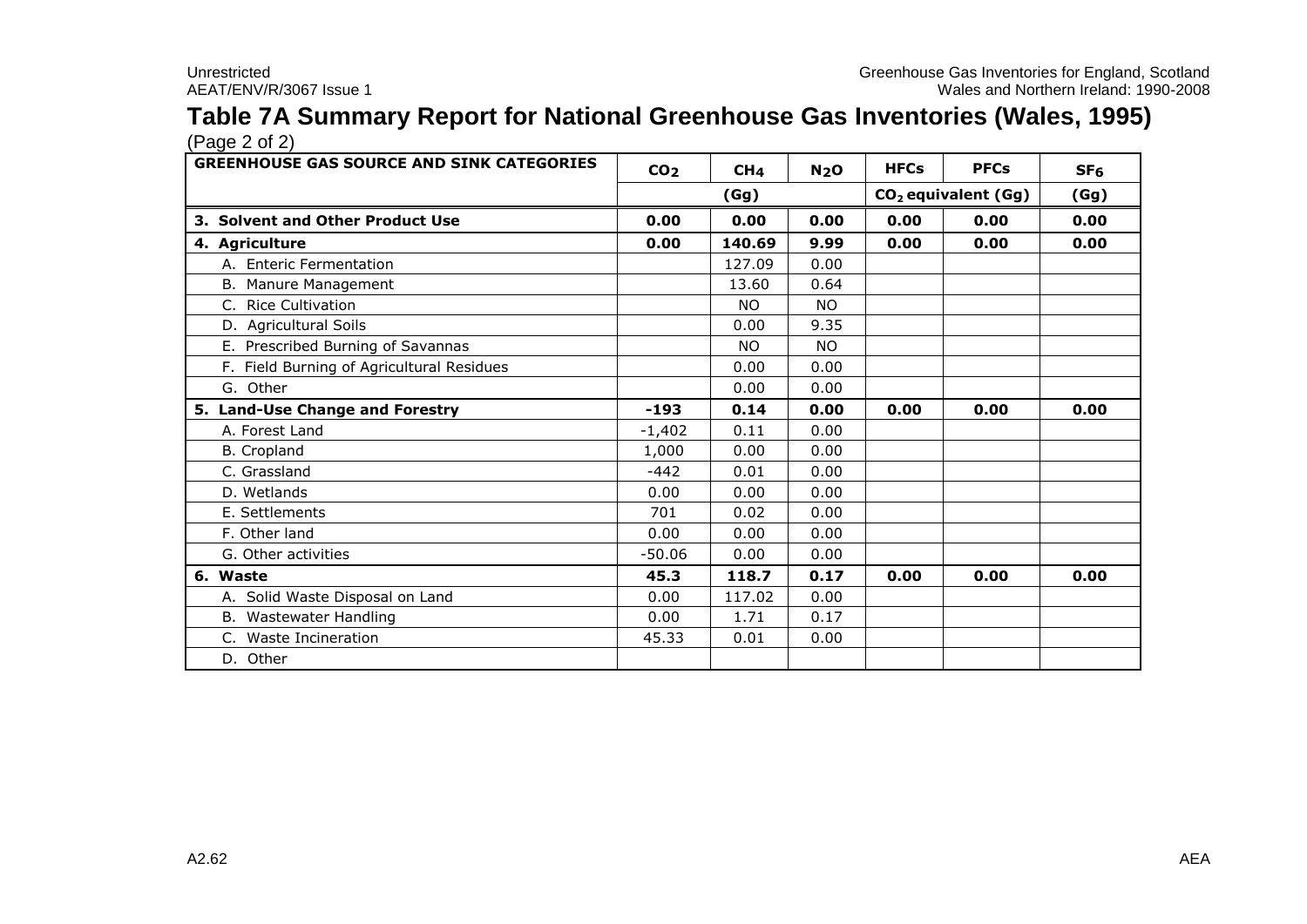# **Table 7A Summary Report for National Greenhouse Gas Inventories (Wales, 2007)**

| <b>GREENHOUSE GAS SOURCE AND SINK CATEGORIES</b> | CO <sub>2</sub> | CH <sub>4</sub> | N <sub>2</sub> O | <b>HFCs</b> | <b>PFCs</b>                     | SF <sub>6</sub> |  |
|--------------------------------------------------|-----------------|-----------------|------------------|-------------|---------------------------------|-----------------|--|
|                                                  |                 | (Gg)            |                  |             | CO <sub>2</sub> equivalent (Gg) |                 |  |
| <b>Total National Emissions and Removals</b>     | 39,429.25       | 217.22          | 8.98             | 453.12      | 44.86                           | 0.00            |  |
| 1. Energy                                        | 37,651.15       | 35.67           | 1.09             | 0.00        | 0.00                            | 0.00            |  |
| A. Fuel Combustion                               | 37,619.22       | 6.17            | 1.09             | 0.00        | 0.00                            | 0.00            |  |
| 1. Energy Industries                             | 14,973.94       | 0.56            | 0.25             | 0.00        | 0.00                            | 0.00            |  |
| 2. Manufacturing Industries and Construction     | 10,283.74       | 2.92            | 0.33             | 0.00        | 0.00                            | 0.00            |  |
| 3. Transport                                     | 6,835.65        | 0.35            | 0.28             | 0.00        | 0.00                            | 0.00            |  |
| 4. Other Sectors                                 | 5,421.15        | 2.34            | 0.22             | 0.00        | 0.00                            | 0.00            |  |
| 5. Other                                         | 104.73          | 0.00            | 0.00             | 0.00        | 0.00                            | 0.00            |  |
| B. Fugitive Emissions from Fuels                 | 31.93           | 29.50           | 0.00             | 0.00        | 0.00                            | 0.00            |  |
| 1. Solid Fuels                                   | 14.46           | 16.80           | 0.00             | 0.00        | 0.00                            | 0.00            |  |
| 2. Oil and Natural Gas                           | 17.47           | 12.71           | 0.00             | 0.00        | 0.00                            | 0.00            |  |
| 2. Industrial Processes                          | 1,966.94        | 0.35            | 0.01             | 453.12      | 44.86                           | 0.00            |  |
| A. Mineral Products                              | 943.69          | 0.00            | 0.00             | 0.00        | 0.00                            | 0.00            |  |
| Chemical Industry<br>В.                          | 86.67           | 0.05            | 0.00             | 0.00        | 0.00                            | 0.00            |  |
| C. Metal Production                              | 936.59          | 0.30            | 0.01             | 0.16        | 40.74                           | 0.00            |  |
| D. Other Production <sup>(4)</sup>               | 0.00            | 0.00            | 0.00             | 0.00        | 0.00                            | 0.00            |  |
| E. Production of Halocarbons and $SF6$           | 0.00            | 0.00            | 0.00             | 0.00        | 0.00                            | 0.00            |  |
| F. Consumption of Halocarbons and $SF6$          | 0.00            | 0.00            | 0.00             | 452.95      | 4.11                            | 0.00            |  |
| G. Other                                         | 0.00            | 0.00            | 0.00             | 0.00        | 0.00                            | 0.00            |  |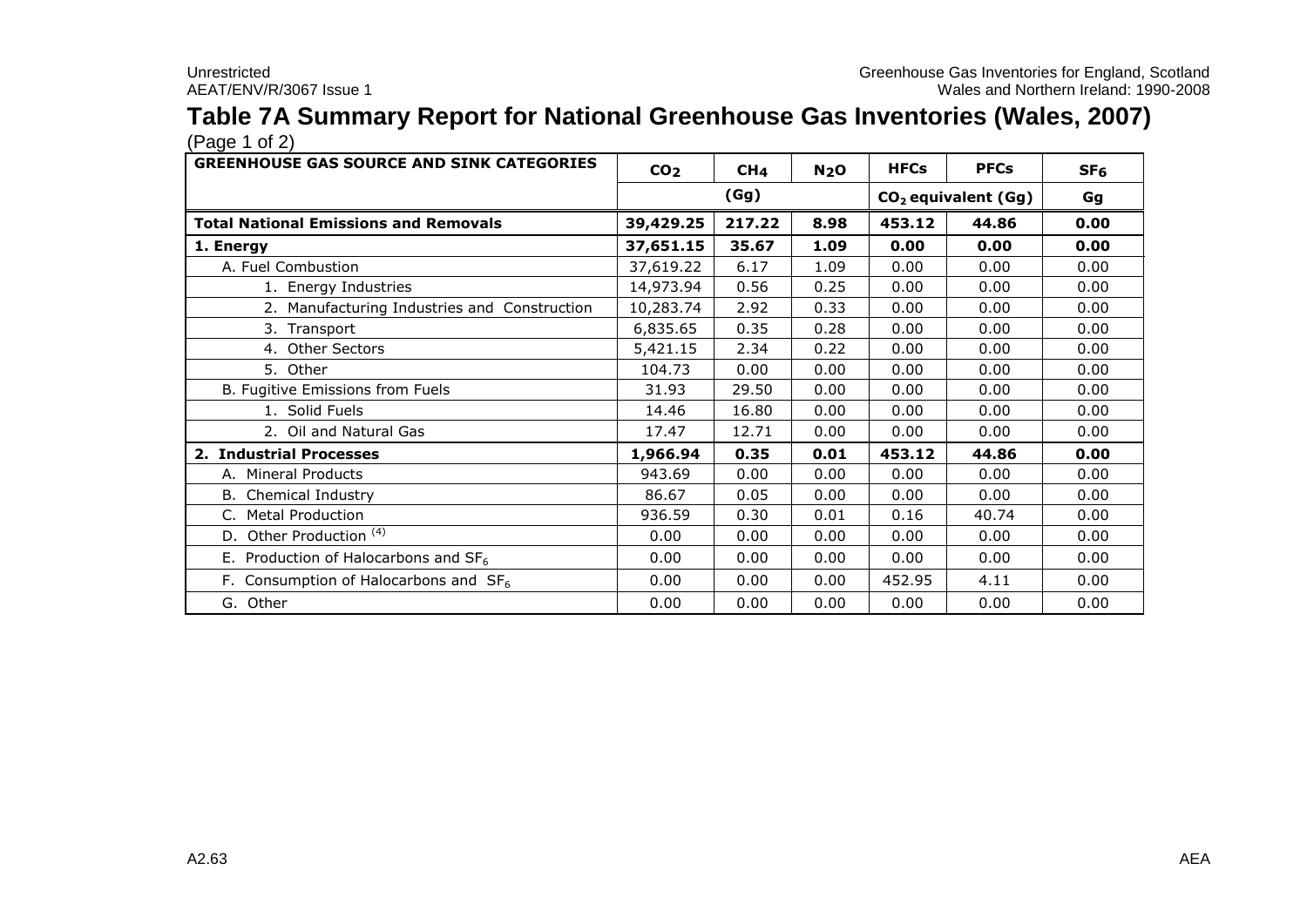### **Table 7A Summary Report for National Greenhouse Gas Inventories (Wales, 2007)** (Page 2 of 2)

| <b>GREENHOUSE GAS SOURCE AND SINK CATEGORIES</b> | CO <sub>2</sub> | CH <sub>4</sub> | N <sub>2</sub> O | <b>HFCs</b>                     | <b>PFCs</b> | SF <sub>6</sub> |
|--------------------------------------------------|-----------------|-----------------|------------------|---------------------------------|-------------|-----------------|
|                                                  |                 | (Gg)            |                  | CO <sub>2</sub> equivalent (Gg) | (Gg)        |                 |
| 3. Solvent and Other Product Use                 | 0.00            | 0.00            | 0.00             | 0.00                            | 0.00        | 0.00            |
| 4. Agriculture                                   | 0.00            | 122.61          | 7.67             | 0.00                            | 0.00        | 0.00            |
| A. Enteric Fermentation                          |                 | 110.64          | 0.00             | 0.00                            | 0.00        | 0.00            |
| B. Manure Management                             |                 | 11.97           | 0.61             | 0.00                            | 0.00        | 0.00            |
| <b>Rice Cultivation</b><br>C.                    |                 | <b>NO</b>       | <b>NO</b>        | 0.00                            | 0.00        | 0.00            |
| D. Agricultural Soils                            |                 | <b>NE</b>       | 7.07             | 0.00                            | 0.00        | 0.00            |
| E. Prescribed Burning of Savannas                |                 | <b>NO</b>       | <b>NO</b>        | 0.00                            | 0.00        | 0.00            |
| F. Field Burning of Agricultural Residues        |                 | 0.00            | 0.00             | 0.00                            | 0.00        | 0.00            |
| G. Other                                         |                 | 0.00            | 0.00             | 0.00                            | 0.00        | 0.00            |
| 5. Land-Use Change and Forestry                  | $-202$          | 0.13            | 0.00             | 0.00                            | 0.00        | 0.00            |
| A. Forest Land                                   | $-1.411$        | 0.08            | 0.00             |                                 |             |                 |
| B. Cropland                                      | 1,049           | 0.00            | 0.00             |                                 |             |                 |
| C. Grassland                                     | $-600$          | 0.02            | 0.00             |                                 |             |                 |
| D. Wetlands                                      | 0.00            | 0.00            | 0.00             |                                 |             |                 |
| E. Settlements                                   | 691             | 0.02            | 0.00             |                                 |             |                 |
| F. Other land                                    | 0.00            | 0.00            | 0.00             |                                 |             |                 |
| G. Other activities                              | 68.19           | 0.00            | 0.00             |                                 |             |                 |
| 6. Waste                                         | 13.1            | 58.5            | 0.20             | 0.00                            | 0.00        | 0.00            |
| A. Solid Waste Disposal on Land                  | 0.00            | 56.59           | 0.00             | 0.00                            | 0.00        | 0.00            |
| B. Wastewater Handling                           | 0.00            | 1.87            | 0.19             | 0.00                            | 0.00        | 0.00            |
| C. Waste Incineration                            | 13.13           | 0.01            | 0.01             | 0.00                            | 0.00        | 0.00            |
| D. Other                                         | 0.00            | 0.00            | 0.00             | 0.00                            | 0.00        | 0.00            |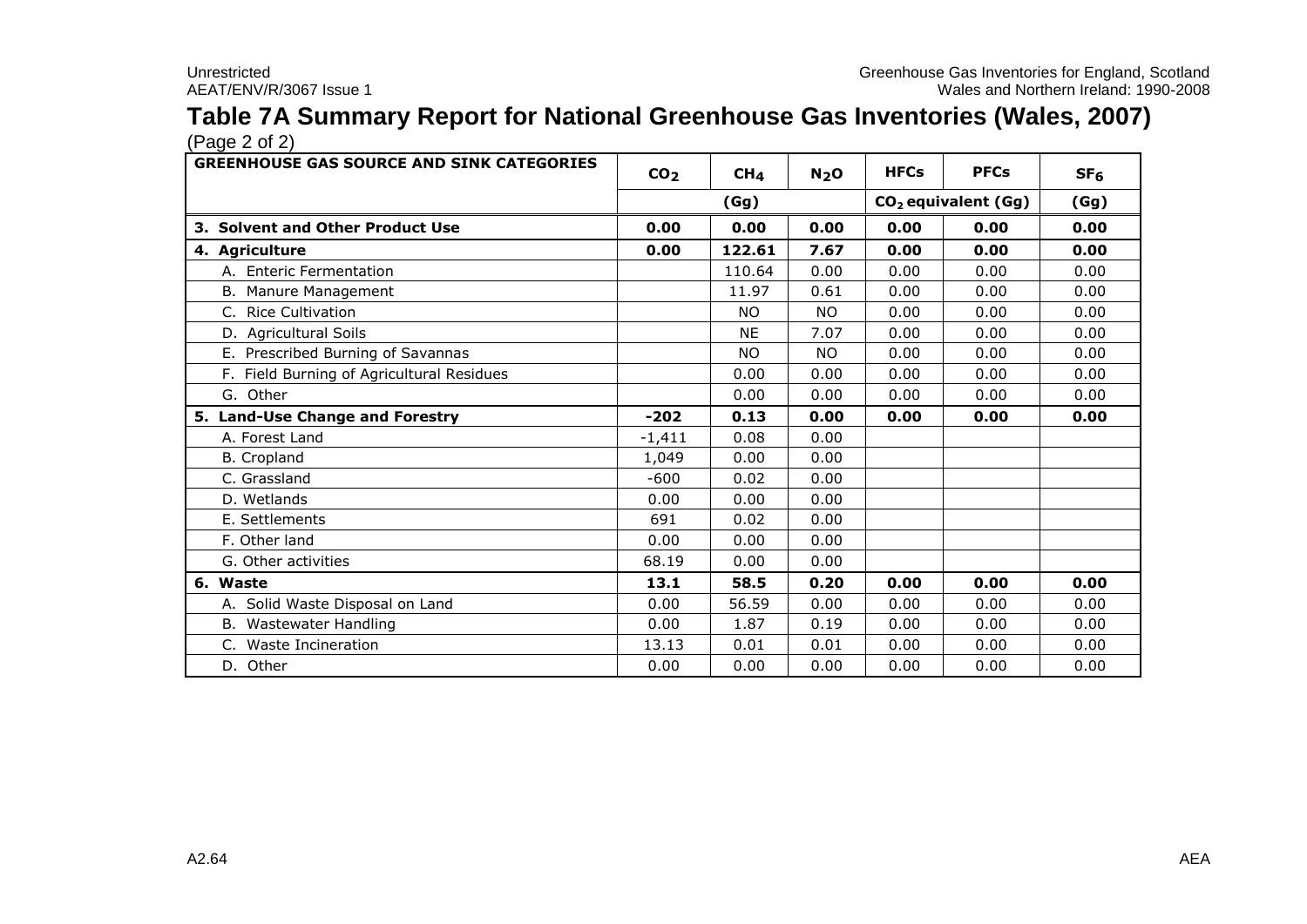### **Table 1 Sectoral Report for Energy (Wales, 2008)**

| (Page 1 01 Z)                                                |                                    |       |           |
|--------------------------------------------------------------|------------------------------------|-------|-----------|
| <b>GREENHOUSE GAS SOURCE AND SINK CATEGORIES</b>             | CO <sub>2</sub><br>CH <sub>4</sub> |       | $N_2$ O   |
|                                                              | (Gg)                               |       |           |
| <b>Total Energy</b>                                          | 40,220.05                          | 32.24 | 1.10      |
| A. Fuel Combustion Activities (Sectoral Approach)            | 40,189.59                          | 6.11  | 1.10      |
| 1. Energy Industries                                         | 18,072.55                          | 0.60  | 0.33      |
| a. Public Electricity and Heat Production                    | 14,682.63                          | 0.23  | 0.25      |
| b. Petroleum Refining                                        | 2,966.49                           | 0.08  | 0.08      |
| c. Manufacture of Solid Fuels and Other Energy<br>Industries | 423.43                             | 0.29  | 0.01      |
| 2. Manufacturing Industries and Construction                 | 9,583.72                           | 2.59  | 0.29      |
| a. Iron and Steel                                            | 6,182.83                           | 2.28  | 0.08      |
| b. Non-Ferrous Metals                                        | IE $\overline{^{(1)}}$             | ΙF    | <b>IF</b> |
| c. Chemicals                                                 | ΙE                                 | IE    | ΙE        |
| d. Pulp, Paper and Print                                     | IE                                 | IE    | IE        |
| e. Food Processing, Beverages and Tobacco                    | ΙE                                 | IE    | ΙE        |
| f. Other (please specify)                                    | 3,400.89                           | 0.31  | 0.20      |
| 3. Transport                                                 | 6,703.14                           | 0.31  | 0.25      |
| a. Civil Aviation                                            | 23.97                              | 0.00  | 0.00      |
| b. Road Transportation                                       | 5,953.65                           | 0.29  | 0.17      |
| c. Railways                                                  | 190.39                             | 0.01  | 0.07      |
| d. Navigation                                                | 530.34                             | 0.01  | 0.01      |
| e. Other Transportation (please specify)                     | 4.79                               | 0.00  | 0.00      |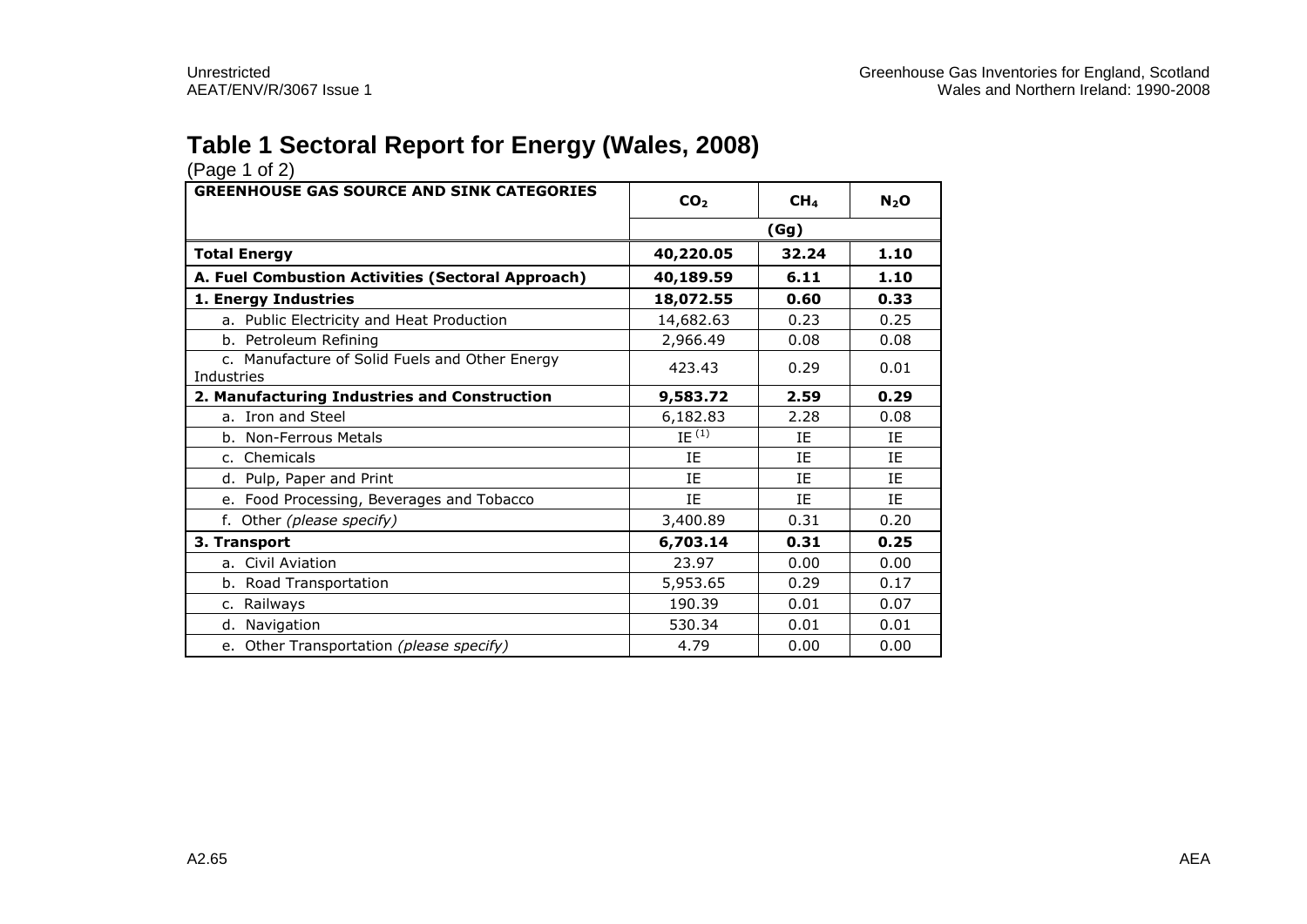### **Table 1 Sectoral Report for Energy (Wales, 2008)**

| <b>GREENHOUSE GAS SOURCE AND SINK</b><br><b>CATEGORIES</b> | CO <sub>2</sub>   | CH <sub>4</sub> | $N_2$ O   |  |
|------------------------------------------------------------|-------------------|-----------------|-----------|--|
|                                                            | (Gg)              |                 |           |  |
| 4. Other Sectors                                           | 5,723.72          | 2.61            | 0.23      |  |
| a. Commercial/Institutional                                | 904.84            | 0.09            | 0.00      |  |
| b. Residential                                             | 4,314.66          | 2.49            | 0.04      |  |
| c. Agriculture/Forestry/Fisheries                          | 504.22            | 0.04            | 0.18      |  |
| 5. Other (Military Aircraft and Naval Vessels)             | 106.46            | $\mathbf 0$     | 0         |  |
| <b>B. Fugitive Emissions from Fuels</b>                    | 30.46             | 26.13           | 0.00      |  |
| 1. Solid Fuels                                             | 13.73             | 16.23           | 0.00      |  |
| a. Coal Mining                                             | 0.00              | 16.13           | 0.00      |  |
| b. Solid Fuel Transformation                               | 13.73             | 0.10            | 0.00      |  |
| c. Other (please specify)                                  | NO <sup>(1)</sup> | <b>NO</b>       | <b>NO</b> |  |
| 2. Oil and Natural Gas                                     | 16.73             | 9.90            | 0.00      |  |
| a. Oil                                                     | 15.28             | 0.05            | 0.00      |  |
| b. Natural Gas                                             | 0.40              | 9.84            | 0.00      |  |
| c. Venting and Flaring                                     | 1.05              | 0.01            | 0.00      |  |
| Flaring                                                    | 1.05              | 0.01            | 0.00      |  |
| Venting                                                    | 0.00              | 0.00            | 0.00      |  |
| Memo Items: (2)                                            |                   |                 |           |  |
| <b>International Bunkers</b>                               | $NA^{(1)}$        | <b>NA</b>       | <b>NA</b> |  |
| Aviation                                                   | <b>NA</b>         | <b>NA</b>       | <b>NA</b> |  |
| Marine                                                     | <b>NA</b>         | <b>NA</b>       | <b>NA</b> |  |
| CO <sub>2</sub> Emissions from Biomass                     | NE <sup>(1)</sup> |                 |           |  |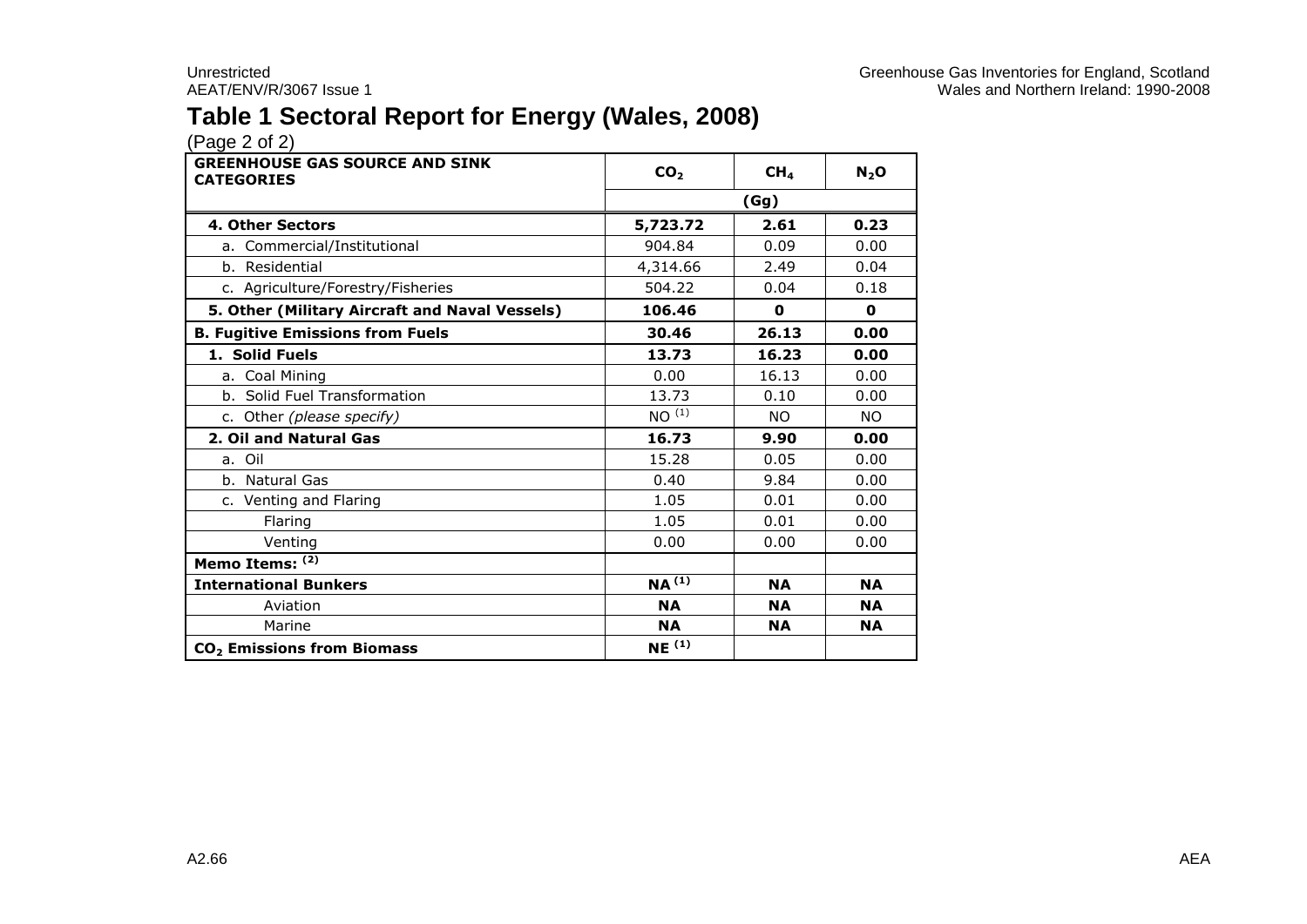### **Table 2(I) Sectoral Report for Industrial Processes (Wales, 2008)**

| <b>GREENHOUSE GAS SOURCE AND SINK</b><br><b>CATEGORIES</b>   | CO <sub>2</sub> | CH <sub>4</sub> | N <sub>2</sub> O | HFCs $(3)$ | PFCs $(3)$               | SF <sub>6</sub> |
|--------------------------------------------------------------|-----------------|-----------------|------------------|------------|--------------------------|-----------------|
|                                                              |                 | (Gg)            |                  |            | <b>Gg CO2 Equivalent</b> | Gg              |
| <b>Total Industrial Processes</b>                            | 1,958.74        | 0.37            | 0.01             | 463.33     | 57.64                    | 0.00            |
| A. Mineral Products                                          | 840.21          | 0.00            | 0.00             | 0.00       | 0.00                     | 0.00            |
| 1. Cement Production                                         | 494.61          | <b>NO</b>       | <b>NO</b>        |            |                          |                 |
| 2. Lime Production                                           | 0.00            | <b>NO</b>       | <b>NO</b>        |            |                          |                 |
| 3. Limestone and Dolomite Use                                | 337.52          | <b>NO</b>       | <b>NO</b>        |            |                          |                 |
| 4. Soda Ash Production and Use                               | 8.08            | <b>NO</b>       | <b>NO</b>        |            |                          |                 |
| 5. Asphalt Roofing                                           | <b>NE</b>       | <b>NO</b>       | <b>NO</b>        |            |                          |                 |
| 6. Road Paving with Asphalt                                  | <b>NE</b>       | <b>NO</b>       | <b>NO</b>        |            |                          |                 |
| 7. Other (fletton bricks)                                    | 0.00            | 0.00            | <b>NO</b>        |            |                          |                 |
| <b>B.</b> Chemical Industry                                  | 87.05           | 0.04            | 0.00             | 0.00       | 0.00                     | 0.00            |
| 1. Ammonia Production                                        | 0.00            | <b>NE</b>       | <b>NO</b>        |            |                          |                 |
| 2. Nitric Acid Production                                    | NO.             | NO.             | 0.00             |            |                          |                 |
| 3. Adipic Acid Production                                    | <b>NO</b>       | <b>NO</b>       | 0.00             |            |                          |                 |
| 4. Carbide Production                                        | NO.             | <b>NO</b>       | <b>NO</b>        |            |                          |                 |
| 5. Other (please specify)                                    | 87.05           | 0.04            | NO.              |            |                          |                 |
| <b>C. Metal Production</b>                                   | 1,031.48        | 0.33            | 0.01             | 1.84       | 53.74                    | 0.00            |
| 1. Iron and Steel Production                                 | 873.93          | 0.33            | 0.01             |            |                          |                 |
| 2. Ferroalloys Production                                    | IE              | <b>NE</b>       | <b>NO</b>        |            |                          |                 |
| 3. Aluminium Production                                      | 157.55          | <b>NO</b>       | NO.              |            | 53.74                    |                 |
| 4. SF <sub>6</sub> Used in Aluminium and Magnesium Foundries | <b>NO</b>       | NO.             | <b>NO</b>        | 1.84       |                          | 0.00            |
| 5. Other (please specify)                                    | <b>NO</b>       | <b>NO</b>       | <b>NO</b>        |            |                          |                 |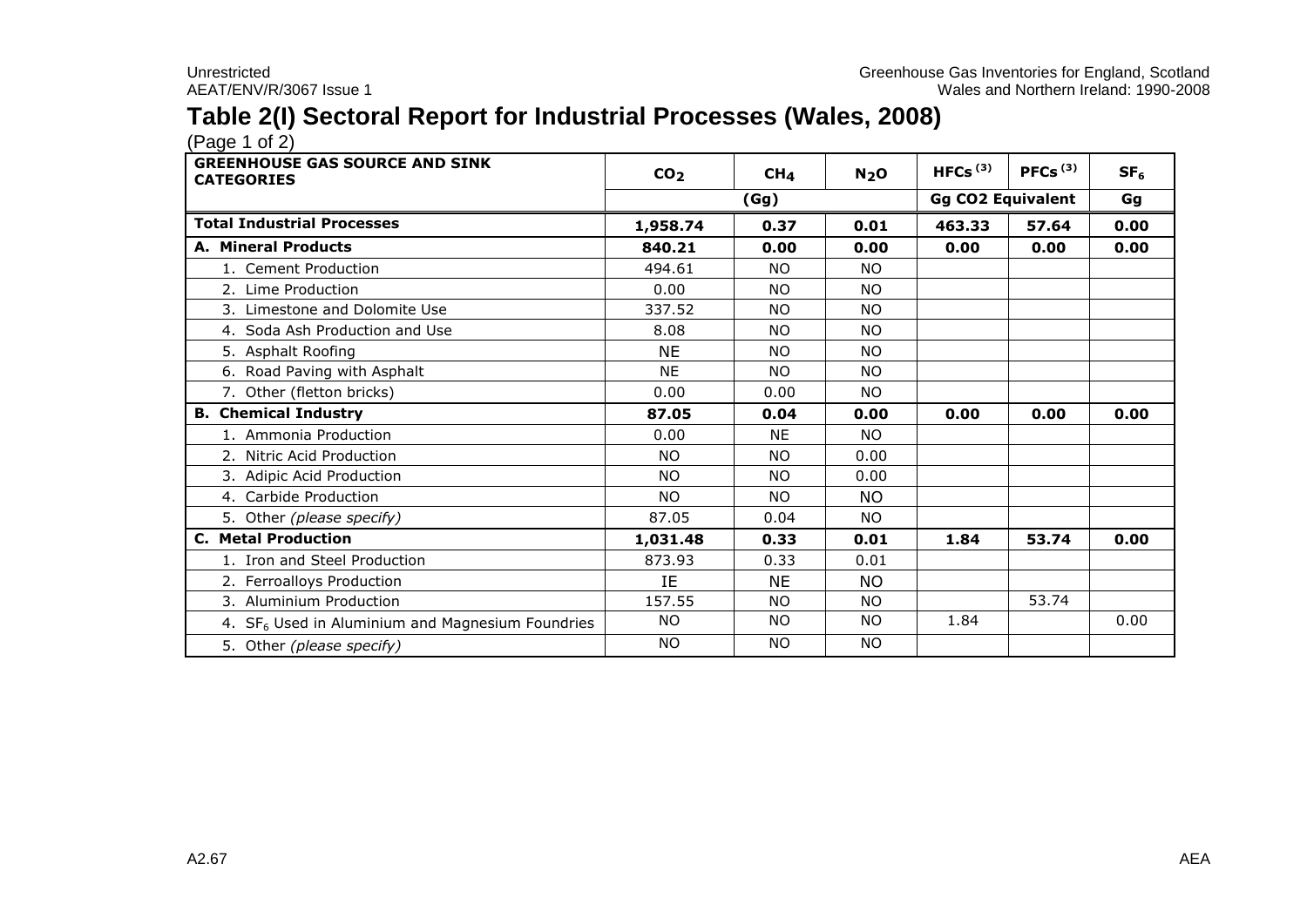### **Table 2(I) Sectoral Report for Industrial Processes (Wales, 2008)**

| <b>GREENHOUSE GAS SOURCE AND SINK</b><br><b>CATEGORIES</b> | CO <sub>2</sub> | CH <sub>4</sub> | N <sub>2</sub> O | <b>HFCs</b>                             | <b>PFCs</b> | SF <sub>6</sub> |
|------------------------------------------------------------|-----------------|-----------------|------------------|-----------------------------------------|-------------|-----------------|
|                                                            |                 | (Gg)            |                  | Gg CO <sub>2</sub><br><b>Equivalent</b> | Gg          |                 |
| <b>D. Other Production</b>                                 | 0.00            | 0.00            | 0.00             | 0.00                                    | 0.00        | 0.00            |
| 1. Pulp and Paper                                          | <b>NO</b>       | NO.             | NO.              | <b>NE</b>                               | <b>NE</b>   | <b>NE</b>       |
| 2. Food and Drink <sup>(4)</sup>                           | IE              | NO.             | NO.              | NE.                                     | ΝE          | <b>NE</b>       |
| E. Production of Halocarbons and $SF6$                     | 0.00            | 0.00            | 0.00             | $\mathbf{o}$                            | 0.00        | 0.00            |
| 1. By-product Emissions                                    | NO.             | <b>NO</b>       | NO.              | $\Omega$                                | NO.         | NO.             |
| 2. Fugitive Emissions                                      | <b>NO</b>       | NO.             | <b>NO</b>        | <b>NO</b>                               | 0.00        | <b>NO</b>       |
| 3. Other (please specify)                                  | <b>NO</b>       | NO.             | NO.              | NO.                                     | NO.         | <b>NO</b>       |
| F. Consumption of Halocarbons and SF <sub>6</sub>          | 0.00            | 0.00            | 0.00             | 461.49                                  | 3.91        | 0.00            |
| 1. Refrigeration and Air Conditioning Equipment            | <b>NO</b>       | NO.             | <b>NO</b>        | 277.39                                  | 0.10        | <b>NA</b>       |
| 2. Foam Blowing                                            | <b>NO</b>       | NO.             | NO.              | 19.92                                   | NO.         | <b>NA</b>       |
| 3. Fire Extinguishers                                      | <b>NO</b>       | <b>NO</b>       | NO.              | 9.73                                    | 0.02        | NO.             |
| 4. Aerosols/ Metered Dose Inhalers                         | <b>NO</b>       | <b>NO</b>       | NO.              | 146.98                                  | NO.         | NO.             |
| 5. Solvents                                                | <b>NO</b>       | NO.             | <b>NO</b>        | 4.03                                    | 0.00        | NO.             |
| Other applications using ODS substitutes<br>6.             | NO.             | <b>NO</b>       | NO.              | NE                                      | <b>NE</b>   | <b>NE</b>       |
| 7. Semiconductor Manufacture                               | <b>NO</b>       | <b>NO</b>       | NO.              | ΙE                                      | IE          | IE              |
| 8. Electrical Equipment                                    | <b>NO</b>       | NO.             | NO.              | IE                                      | IE          | IE              |
| 9. Other (please specify)                                  | <b>NO</b>       | NO.             | NO.              | 3.45                                    | 3.79        | 0.00            |
| G. Other (please specify)                                  | 0.00            | 0.00            | 0.00             | 0.00                                    | 0.00        | 0.00            |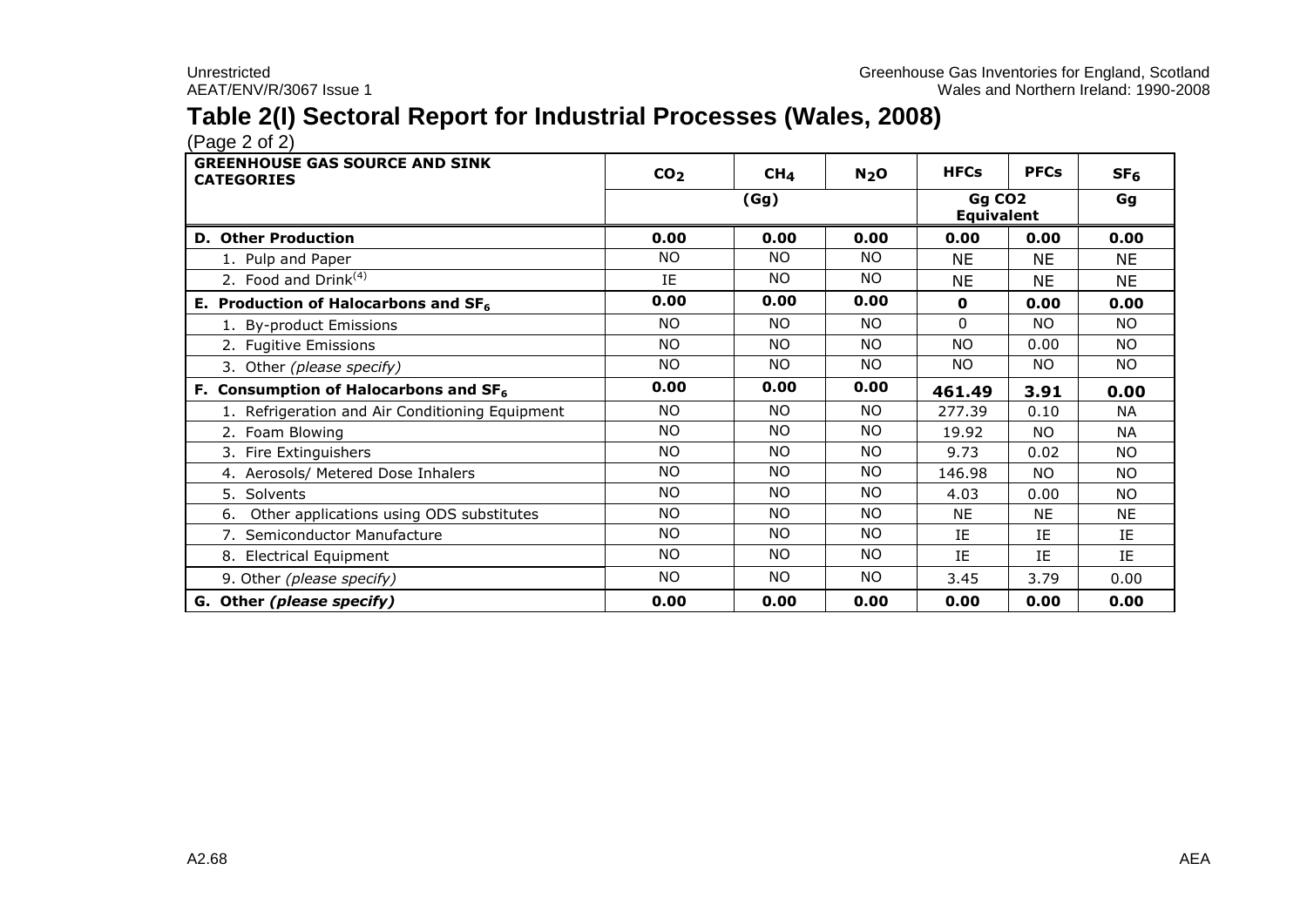## **Table 4 Sectoral Report for Agriculture (Wales, 2008)**

| <b>GREENHOUSE GAS SOURCE AND SINK</b><br><b>CATEGORIES</b> | CH <sub>4</sub> | N <sub>2</sub> O |
|------------------------------------------------------------|-----------------|------------------|
|                                                            | (Gg)            |                  |
| <b>Total Agriculture</b>                                   | 117.73          | 7.04             |
| <b>A. Enteric Fermentation</b>                             | 106.14          | 0.00             |
| 1.<br>Cattle                                               | 64.36           | <b>NO</b>        |
| <b>Buffalo</b><br>2.                                       | NO.             | <b>NO</b>        |
| 3.<br>Sheep                                                | 40.93           | <b>NO</b>        |
| Goats<br>4.                                                | 0.04            | <b>NO</b>        |
| 5.<br>Camels and Llamas                                    | <b>NO</b>       | <b>NO</b>        |
| Horses<br>6.                                               | 0.77            | <b>NO</b>        |
| 7.<br>Mules and Asses                                      | <b>NO</b>       | <b>NO</b>        |
| 8.<br>Swine                                                | 0.03            | <b>NO</b>        |
| 9.<br>Poultry                                              | NO.             | <b>NO</b>        |
| 10. Other (Deer)                                           | 0.01            | NO.              |
| <b>B. Manure Management</b>                                | 11.59           | 0.53             |
| Cattle<br>1.                                               | 9.86            | <b>NO</b>        |
| <b>Buffalo</b><br>2.                                       | NO.             | 0.00             |
| 3.<br>Sheep                                                | 0.97            | 0.00             |
| Goats<br>4.                                                | 0.00            | 0.00             |
| 5.<br><b>Camels and Llamas</b>                             | NO.             | NO.              |
| 6.<br>Horses                                               | 0.06            | 0.00             |
| 7.<br>Mules and Asses                                      | NO.             | <b>NO</b>        |
| 8.<br>Swine                                                | 0.15            | 0.00             |
| 9.<br>Poultry                                              | 0.56            | 0.00             |
| 10.<br>Other Livestock (Deer)                              | 0.00            | 0.00             |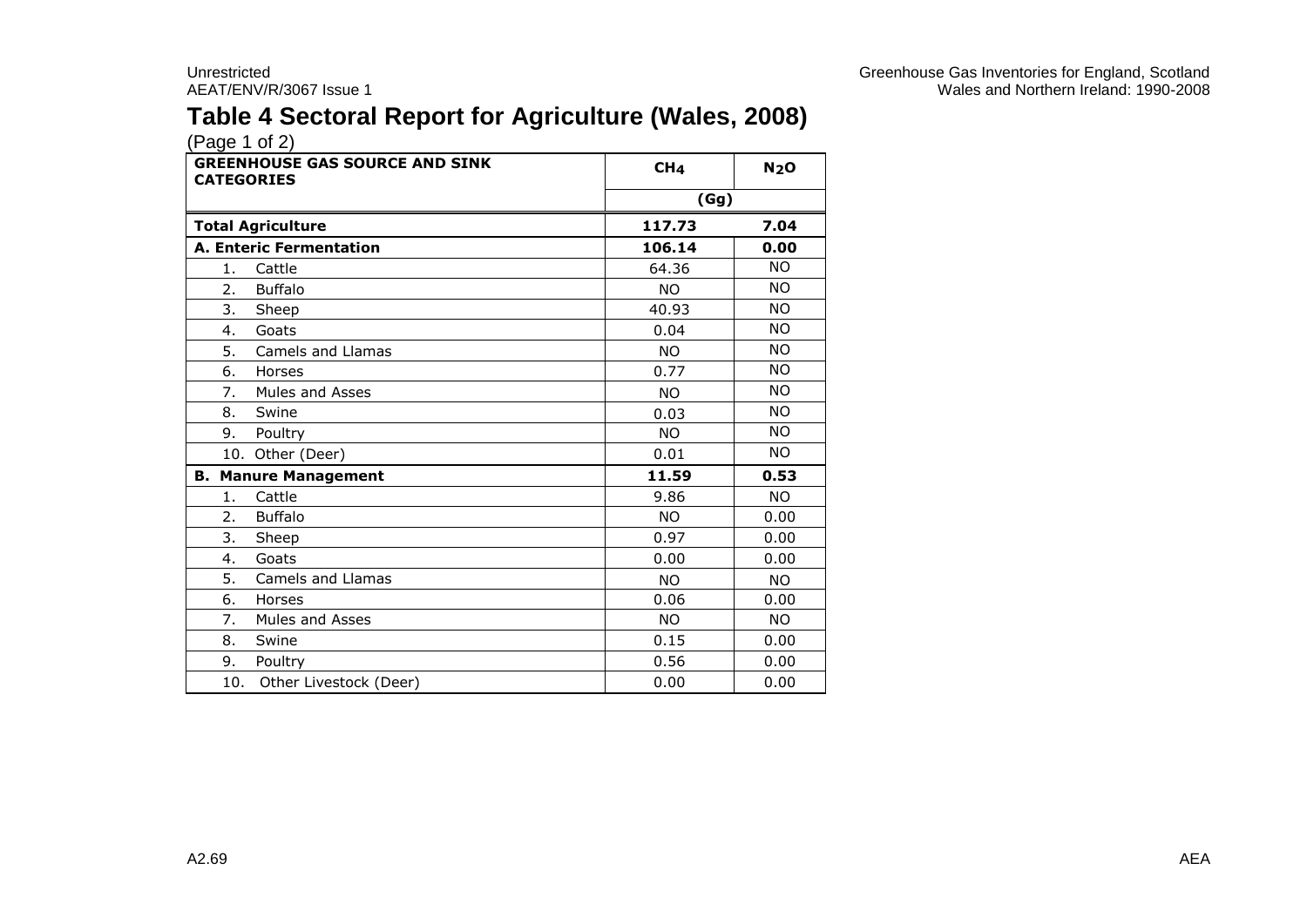## **Table 4 Sectoral Report for Agriculture (Wales, 2008)**

| <b>GREENHOUSE GAS SOURCE AND SINK</b><br><b>CATEGORIES</b> | CH <sub>4</sub> | N <sub>2</sub> O |
|------------------------------------------------------------|-----------------|------------------|
|                                                            | (Gg)            |                  |
| <b>B. Manure Management (continued)</b>                    |                 |                  |
| 11. Anaerobic Lagoons                                      | <b>NO</b>       | NO.              |
| 12. Liquid Systems                                         | NO.             | 0.02             |
| 13. Solid Storage and Dry Lot                              | NO.             | 0.44             |
| 14. Other AWMS                                             | NO.             | 0.07             |
|                                                            |                 |                  |
| <b>C. Rice Cultivation</b>                                 | <b>NO</b>       | <b>NO</b>        |
| <b>D. Agricultural Soils</b>                               | <b>NE</b>       | 6.51             |
| <b>E. Prescribed Burning of Savannas</b>                   | <b>NO</b>       | <b>NO</b>        |
| F. Field Burning of Agricultural Residues                  | 0.00            | 0.00             |
| 1. Cereals                                                 | 0.00            | 0.00             |
| 2. Pulse                                                   | <b>NO</b>       | <b>NO</b>        |
| 3. Tuber and Root                                          | NO.             | NO.              |
| 4. Sugar Cane                                              | NO.             | NO.              |
| 5. Other (Linseed)                                         | 0.00            | 0.00             |
| G. Other                                                   | 0.00            | 0.00             |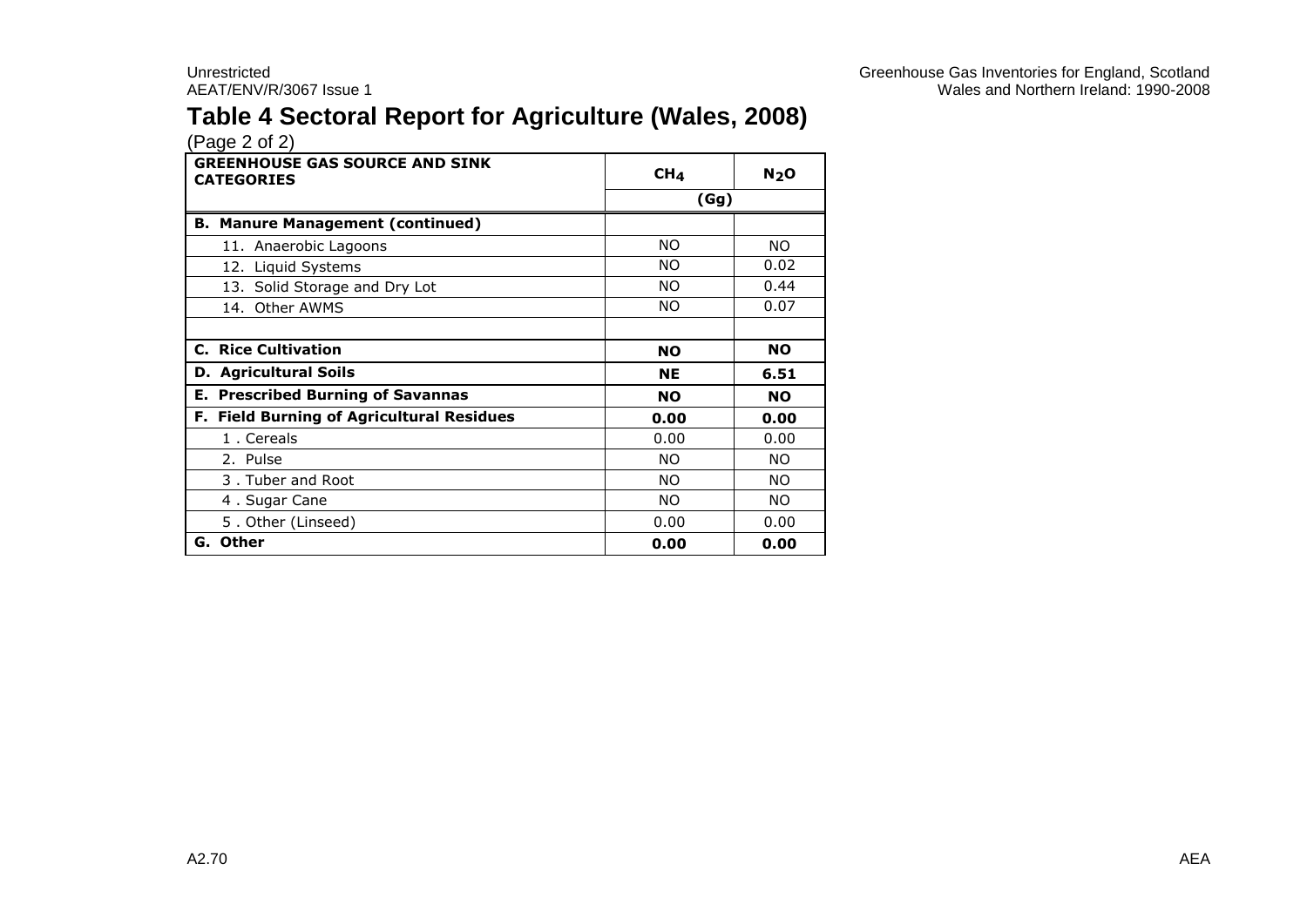### **Table 5 Sectoral Report for Land Use Change and Forestry (Wales, 2008)**

| <b>GREENHOUSE GAS SOURCE AND SINK</b><br><b>CATEGORIES</b> | CO <sub>2</sub> | CH <sub>4</sub> | N <sub>2</sub> O |  |  |  |
|------------------------------------------------------------|-----------------|-----------------|------------------|--|--|--|
|                                                            |                 | (Gg)            |                  |  |  |  |
| 5. Land-Use Change and Forestry                            | $-195.54$       | 0.12<br>0.00    |                  |  |  |  |
| A. Forest Land                                             | $-1,302.49$     | 0.08            | 0.00             |  |  |  |
| <b>B.</b> Cropland                                         | 1,051.75        | 0.00            | 0.00             |  |  |  |
| C. Grassland                                               | $-601.26$       | 0.02            | 0.00             |  |  |  |
| D. Wetlands                                                |                 |                 |                  |  |  |  |
| E. Settlements                                             | 690.52          | 0.01            | 0.00             |  |  |  |
| F. Other land                                              |                 |                 |                  |  |  |  |
| G. Other activities                                        | $-34.06$        | 0.00            | 0.00             |  |  |  |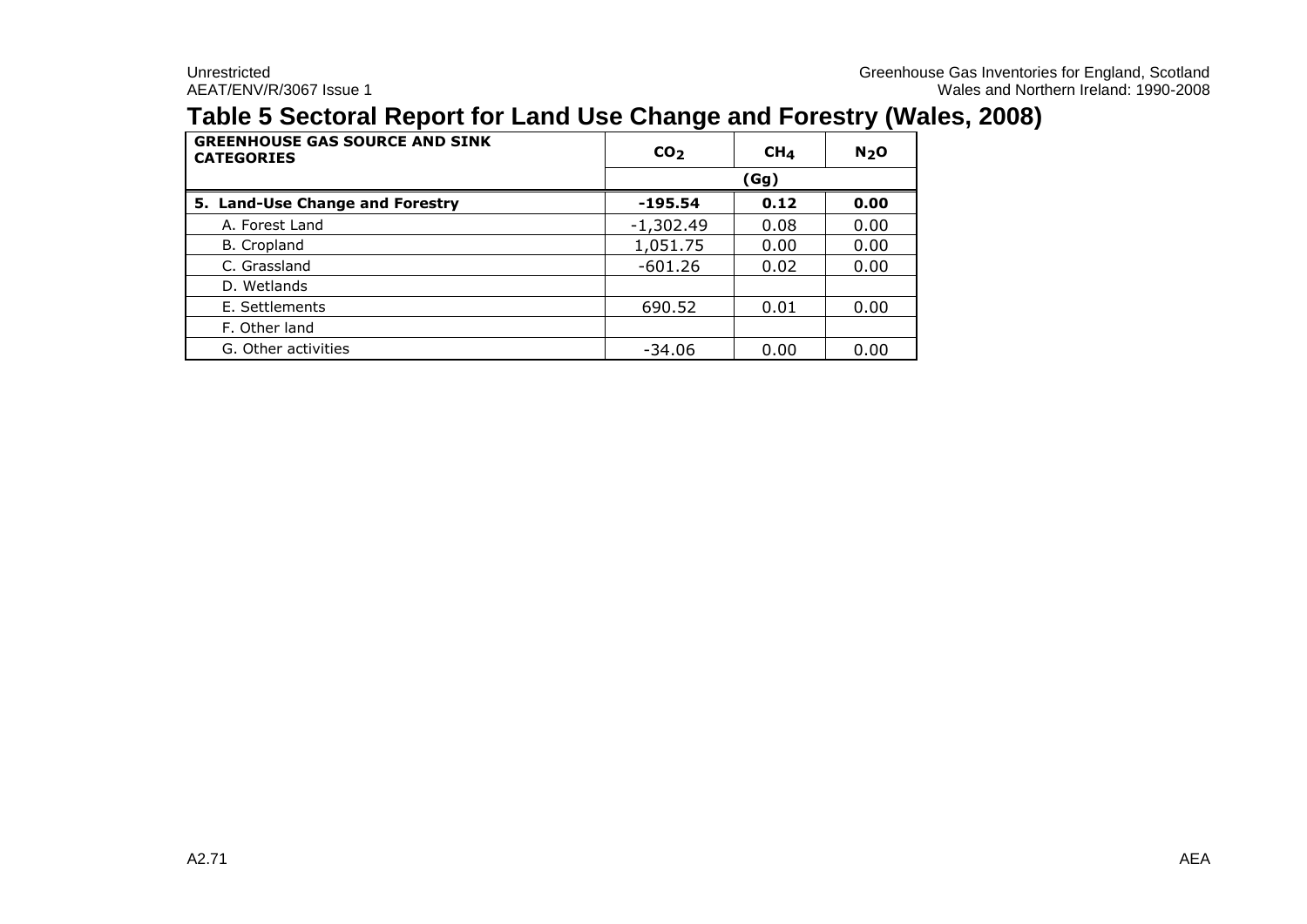### **Table 6 Sectoral Report for Waste (Wales, 2008)**

| <b>GREENHOUSE GAS SOURCE AND SINK</b><br><b>CATEGORIES</b> | CO <sub>2</sub> | CH <sub>4</sub> | N <sub>2</sub> O |  |
|------------------------------------------------------------|-----------------|-----------------|------------------|--|
|                                                            | (Gg)            |                 |                  |  |
| <b>Total Waste</b>                                         | 12.77           | 58              | 0.20             |  |
| A. Solid Waste Disposal on Land                            | 0.00            | 56              | 0.00             |  |
| 1. Managed Waste Disposal on Land                          | 0.00            | 55.89           | 0.00             |  |
| 2. Unmanaged Waste Disposal Sites                          |                 |                 |                  |  |
| 3. Other (please specify)                                  |                 |                 |                  |  |
|                                                            |                 |                 |                  |  |
| <b>B. Wastewater Handling</b>                              | 0.00            | 1.87            | 0.19             |  |
| 1. Industrial Wastewater                                   |                 |                 |                  |  |
| 2. Domestic and Commercial Wastewater                      | 0.00            | 1.87            | 0.19             |  |
| 3. Other (please specify)                                  |                 |                 |                  |  |
|                                                            |                 |                 |                  |  |
| C. Waste Incineration                                      | 12.77           | 0.01            | 0.01             |  |
| D. Other (please specify)                                  |                 |                 |                  |  |
|                                                            |                 |                 |                  |  |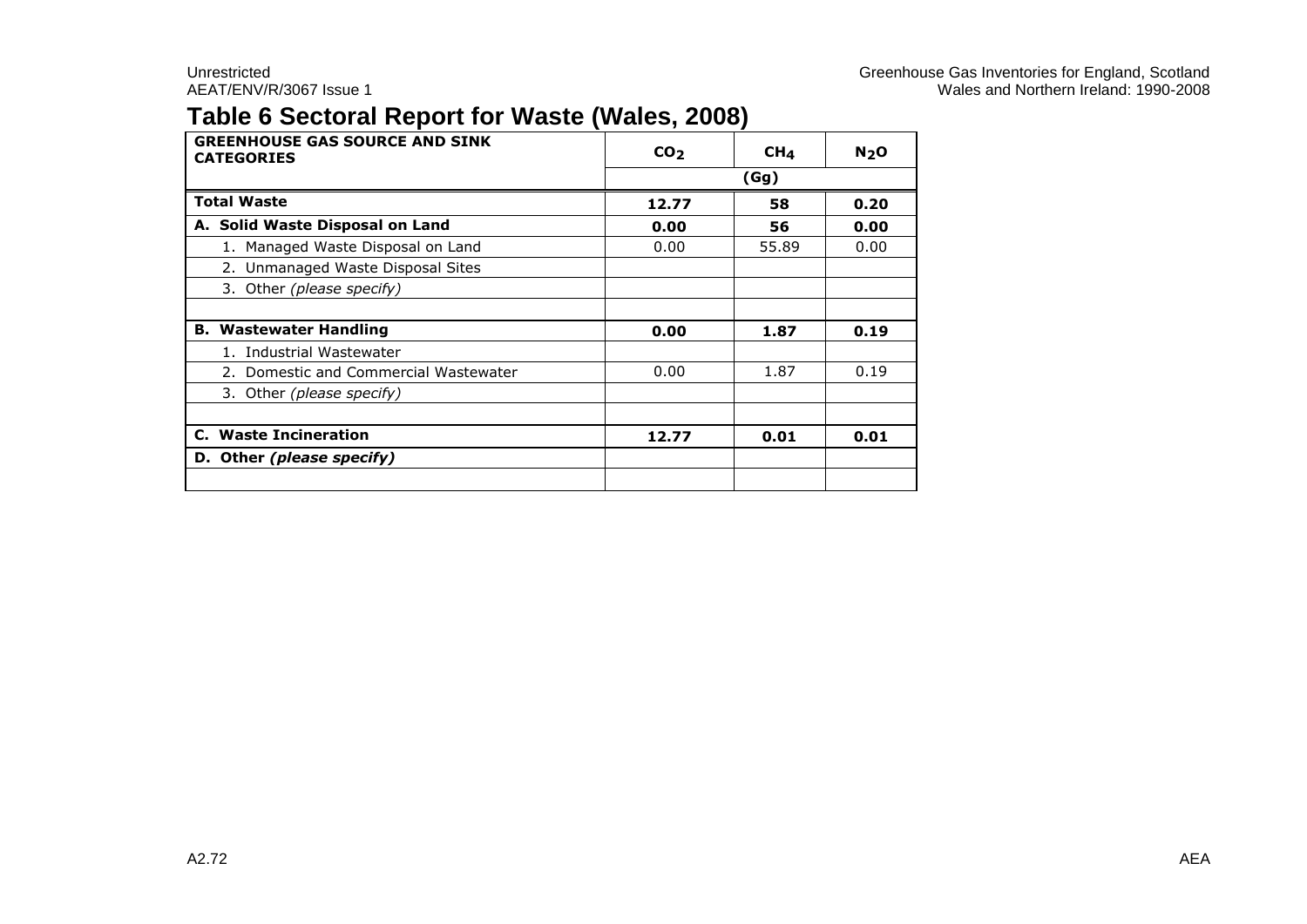### **Table 7A Summary Report for National Greenhouse Gas Inventories (Wales, 2008)**

| <b>GREENHOUSE GAS SOURCE AND SINK</b><br><b>CATEGORIES</b> | CO <sub>2</sub> | CH <sub>4</sub> | N <sub>2</sub> O | <b>HFCs</b> | <b>PFCs</b>              | SF <sub>6</sub> |  |
|------------------------------------------------------------|-----------------|-----------------|------------------|-------------|--------------------------|-----------------|--|
|                                                            |                 | (Gg)            |                  |             | $CO2$ equivalent<br>(Gg) |                 |  |
| <b>Total National Emissions and Removals</b>               | 41,996.02       | 208.23          | 8.36             | 463         | 57.64                    | 0.00            |  |
| 1. Energy                                                  | 40,220.05       | 32.24           | 1.10             | 0.00        | 0.00                     | 0.00            |  |
| A. Fuel Combustion                                         | 40,189.59       | 6.11            | 1.10             | 0.00        | 0.00                     | 0.00            |  |
| 1. Energy Industries                                       | 18,072.55       | 0.60            | 0.33             | 0.00        | 0.00                     | 0.00            |  |
| 2. Manufacturing Industries and Construction               | 9,583.72        | 2.59            | 0.29             | 0.00        | 0.00                     | 0.00            |  |
| 3. Transport                                               | 6,703.14        | 0.31            | 0.25             | 0.00        | 0.00                     | 0.00            |  |
| 4. Other Sectors                                           | 5,723.72        | 2.61            | 0.23             | 0.00        | 0.00                     | 0.00            |  |
| 5. Other                                                   | 106.46          | 0.00            | 0.00             | 0.00        | 0.00                     | 0.00            |  |
| B. Fugitive Emissions from Fuels                           | 30.46           | 26.13           | 0.00             | 0.00        | 0.00                     | 0.00            |  |
| 1. Solid Fuels                                             | 13.73           | 16.23           | 0.00             | 0.00        | 0.00                     | 0.00            |  |
| 2. Oil and Natural Gas                                     | 16.73           | 9.90            | 0.00             | 0.00        | 0.00                     | 0.00            |  |
| 2. Industrial Processes                                    | 1,958.74        | 0.37            | 0.01             | 463         | 57.64                    | 0.00            |  |
| A. Mineral Products                                        | 840.21          | 0.00            | 0.00             | 0.00        | 0.00                     | 0.00            |  |
| <b>B.</b> Chemical Industry                                | 87.05           | 0.04            | 0.00             | 0.00        | 0.00                     | 0.00            |  |
| C. Metal Production                                        | 1,031.48        | 0.33            | 0.01             | 1.84        | 53.74                    | 0.00            |  |
| D. Other Production <sup>(4)</sup>                         | 0.00            | 0.00            | 0.00             | 0.00        | 0.00                     | 0.00            |  |
| E. Production of Halocarbons and $SF6$                     | 0.00            | 0.00            | 0.00             | 0.00        | 0.00                     | 0.00            |  |
| F. Consumption of Halocarbons and $SF6$                    | 0.00            | 0.00            | 0.00             | 461.49      | 3.91                     | 0.00            |  |
| G. Other                                                   | 0.00            | 0.00            | 0.00             | 0.00        | 0.00                     | 0.00            |  |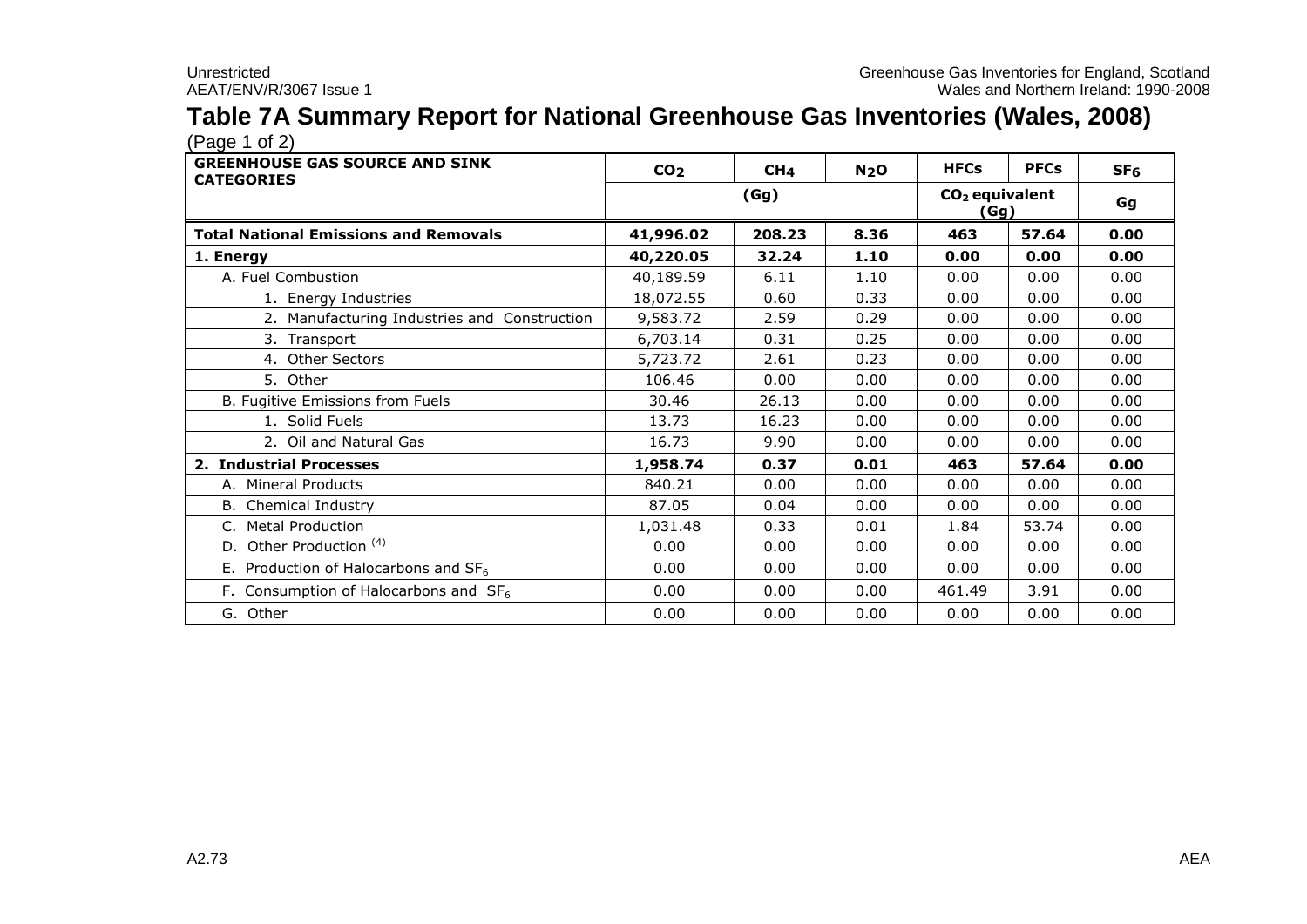### **Table 7A Summary Report for National Greenhouse Gas Inventories (Wales, 2008)**

| <b>GREENHOUSE GAS SOURCE AND SINK</b><br><b>CATEGORIES</b> | CO <sub>2</sub> | CH <sub>4</sub> | N <sub>2</sub> O | <b>HFCs</b> | <b>PFCs</b>              | SF <sub>6</sub> |
|------------------------------------------------------------|-----------------|-----------------|------------------|-------------|--------------------------|-----------------|
|                                                            |                 | (Gg)            |                  |             | $CO2$ equivalent<br>(Gq) | (Gg)            |
| 3. Solvent and Other Product Use                           | 0.00            | 0.00            | 0.00             | 0.00        | 0.00                     | 0.00            |
| 4. Agriculture                                             | 0.00            | 117.73          | 7.04             | 0.00        | 0.00                     | 0.00            |
| A. Enteric Fermentation                                    |                 | 106.14          | 0.00             | 0.00        | 0.00                     | 0.00            |
| B. Manure Management                                       |                 | 11.59           | 0.53             | 0.00        | 0.00                     | 0.00            |
| C. Rice Cultivation                                        |                 | <b>NO</b>       | <b>NO</b>        | 0.00        | 0.00                     | 0.00            |
| D. Agricultural Soils                                      |                 | <b>NE</b>       | 6.51             | 0.00        | 0.00                     | 0.00            |
| E. Prescribed Burning of Savannas                          |                 | <b>NO</b>       | <b>NO</b>        | 0.00        | 0.00                     | 0.00            |
| F. Field Burning of Agricultural Residues                  |                 | 0.00            | 0.00             | 0.00        | 0.00                     | 0.00            |
| G. Other                                                   |                 | 0.00            | 0.00             | 0.00        | 0.00                     | 0.00            |
| 5. Land-Use Change and Forestry                            | $-195.54$       | 0.12            | 0.00             | 0.00        | 0.00                     | 0.00            |
| A. Forest Land                                             | $-1,302.49$     | 0.08            | 0.00             |             |                          |                 |
| <b>B.</b> Cropland                                         | 1,051.75        | 0.00            | 0.00             |             |                          |                 |
| C. Grassland                                               | $-601.26$       | 0.02            | 0.00             |             |                          |                 |
| D. Wetlands                                                | 0.00            | 0.00            | 0.00             |             |                          |                 |
| E. Settlements                                             | 690.52          | 0.01            | 0.00             |             |                          |                 |
| F. Other land                                              | 0.00            | 0.00            | 0.00             |             |                          |                 |
| G. Other activities                                        | $-34.06$        | 0.00            | 0.00             |             |                          |                 |
| 6. Waste                                                   | 12.77           | 57.8            | 0.20             | 0.00        | 0.00                     | 0.00            |
| A. Solid Waste Disposal on Land                            | 0.00            | 55.89           | 0.00             | 0.00        | 0.00                     | 0.00            |
| B. Wastewater Handling                                     | 0.00            | 1.87            | 0.19             | 0.00        | 0.00                     | 0.00            |
| C. Waste Incineration                                      | 12.77           | 0.01            | 0.01             | 0.00        | 0.00                     | 0.00            |
| D. Other                                                   | 0.00            | 0.00            | 0.00             | 0.00        | 0.00                     | 0.00            |